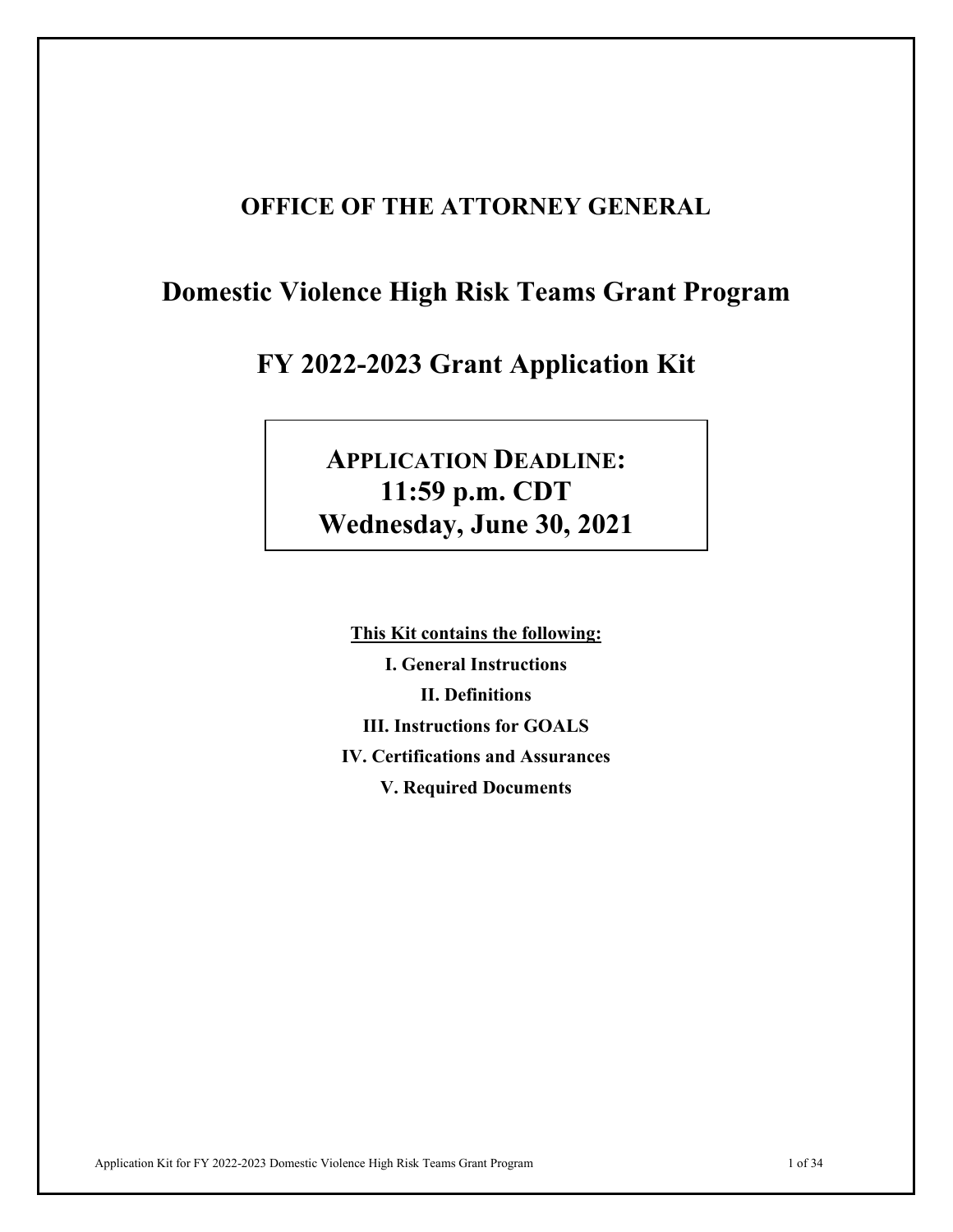## **TABLE OF CONTENTS**

| Application Kit for FY 2022-2023 Domestic Violence High Risk Teams Grant Program | 2 of 34 |
|----------------------------------------------------------------------------------|---------|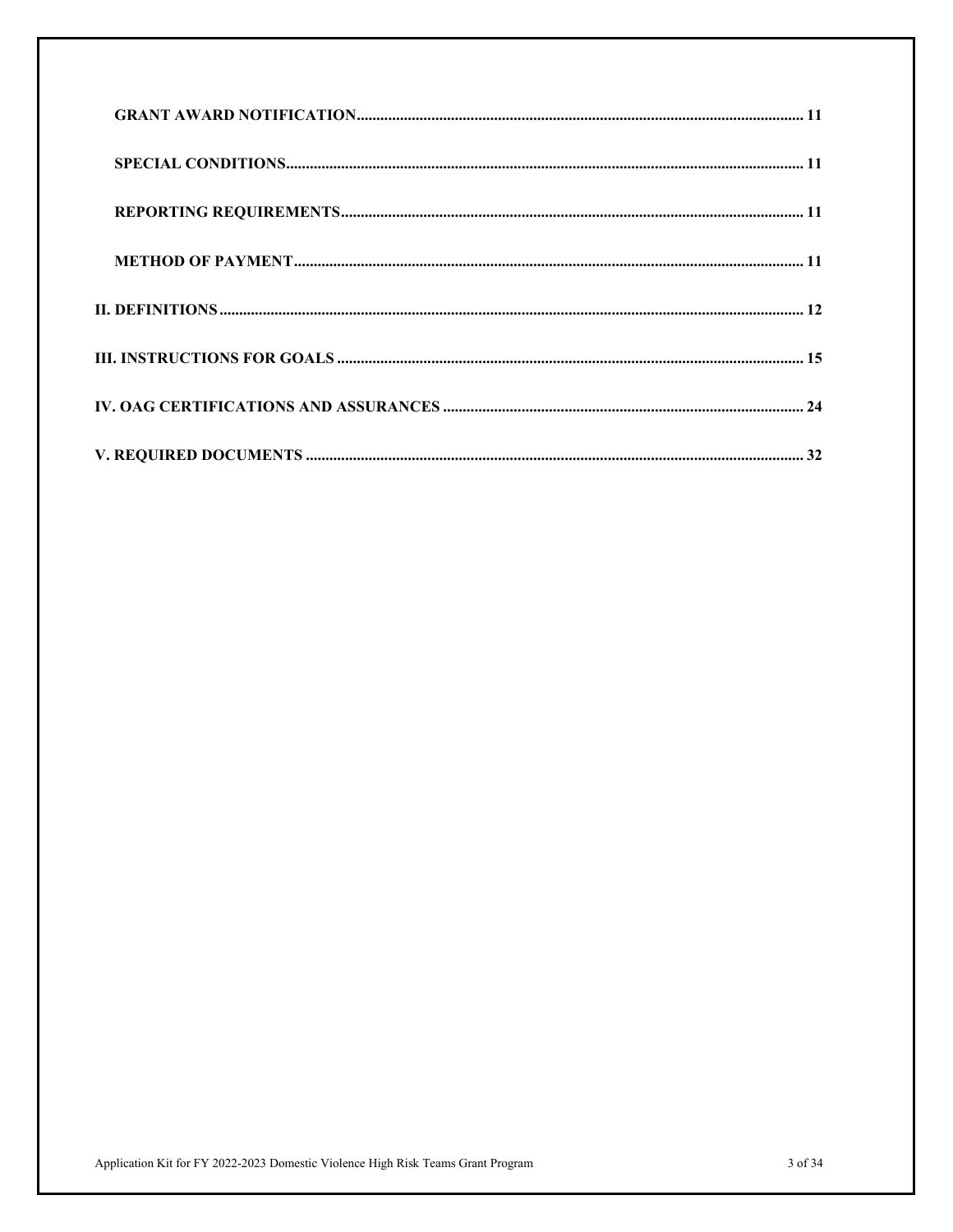# **I. GENERAL INSTRUCTIONS**

## **Domestic Violence High Risk Teams Grant Program**

## **How to Obtain an Application Kit:**

The Office of the Attorney General (OAG) has posted the Application Kit on the OAG website at [https://www.texasattorneygeneral.gov/divisions/grants.](https://www.texasattorneygeneral.gov/divisions/grants) Updates and other helpful reminders about the Application process will also be posted at this location. Potential Applicants are encouraged to refer to this site for updates.

This Application Kit provides the information and forms necessary to prepare an Application for funding through the OAG for the Domestic Violence High Risk Teams Grant Program.

- An Applicant must create an on-line account and complete the Eligibility Profile to determine for which grant(s) the Applicant is able to apply.
- An Applicant may be matched to multiple funding sources based on completed Eligibility Profile.

## **Applicant Registration (for Applicants who created an account during the Other Victim Assistance Grant (OVAG), Victim Coordinator and Liaison Grant (VCLG), and Sexual Assault Prevention and Crisis Services (SAPCS)-State grant application cycle)**

Applicants who created accounts during the OVAG, VCLG, and SAPCS-State grant application cycle are already registered in the Grant Offering and Application Lifecycle System (GOALS) system.

Registered Applicants should access their Grant Programs webpage (homepage) in GOALS and select the green View Grant Programs button. If the answers provided on the Eligibility Profile matched to the Domestic Violence High Risk Teams Grant Program, the application will be available to the Applicant.

## **Applicant Registration (for Applicants who did not create an account during the OVAG, VCLG, and SAPCS-State grant application cycle)**

In order to register, an Applicant must designate one person as the point of contact to submit its grant application. To create an on-line account, the Applicant must email the following point of contact information to [Grants@oag.texas.gov:](mailto:Grants@oag.texas.gov)

- First Name
- Last Name
- Email Address *(It is highly recommended to use a generic organization email address if available)*
- Organization Legal Name

The point of contact will receive a welcome email from GOALS via the  $Grants@oag.text.gov email$ address. GOALS will prompt the point of contact to create a password. The password must be 8 characters, with at least 1 Upper Case Letter, 1 Lower Case Letter, 1 Number and 1 Special Character  $(Q, \#, \S, \&$ , etc.). The Applicant may also choose to upload a Picture to their account, such as an organization logo.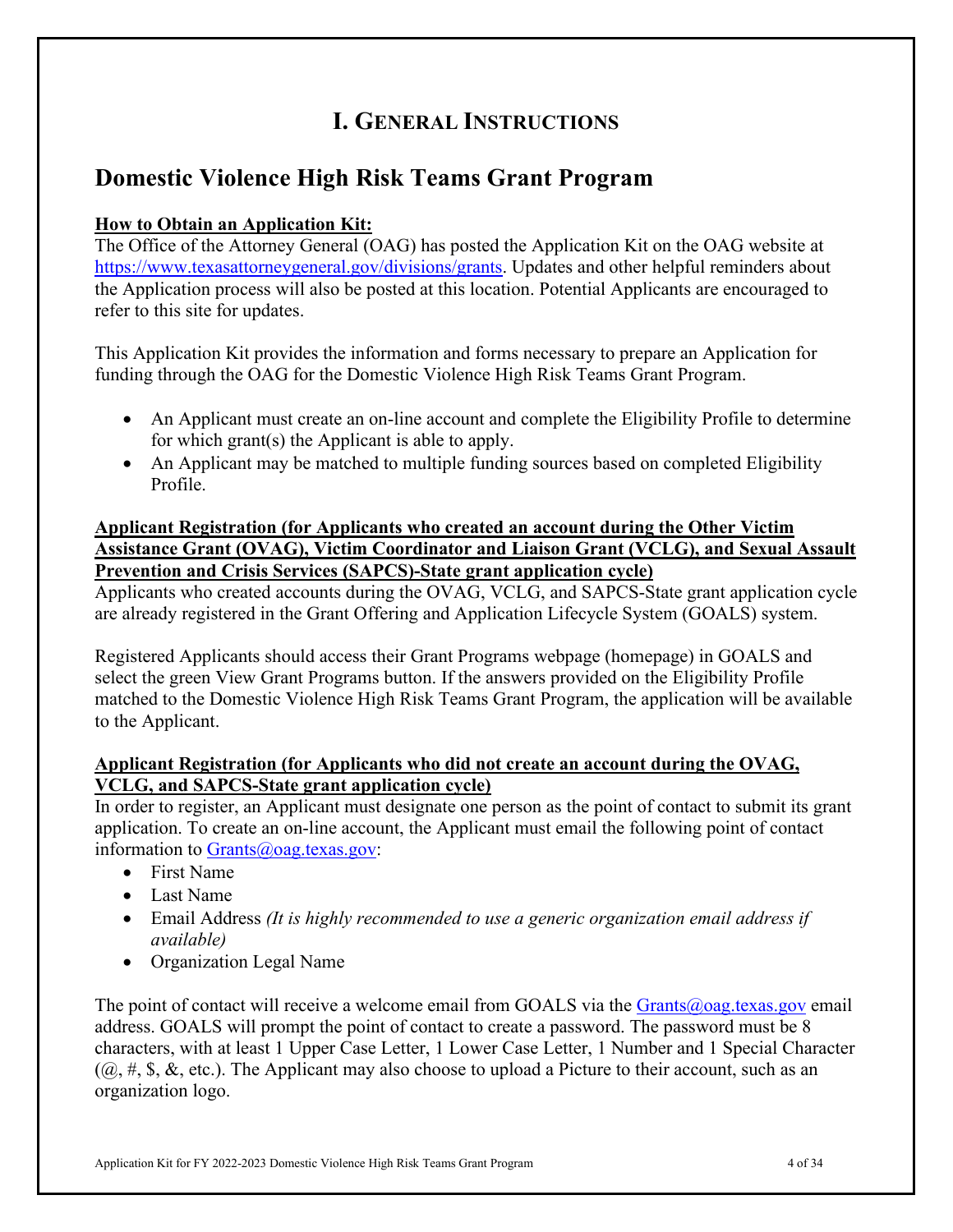**The OAG strongly encourages Applicants to register by Wednesday, June 16, 2021 in order to have sufficient time to complete the application.** 

## **Applicants who did not create an account during the OVAG, VCLG, and SAPCS-State grant application cycle will have to complete an Eligibility Profile.**

After the on-line account is activated, the Applicant will be taken to the Grant Programs webpage (Applicant's homepage) in GOALS, where the Applicant will then need to complete the Eligibility Profile under *Your Tasks*.

The Applicant will be required to answer "*Yes* or *No"* questions regarding the agency type and purpose as well as provide the Council of Governments (COG) regions and counties served. The Applicant will also be asked to provide its Legislative Districts. If the Applicant does not know its COG or Legislative District, website links are provided in the section headers to assist in obtaining that information. Completing the eligibility questions will determine which grant funding solicitation the Applicant matches.

Once the Eligibility Profile is complete, Select the *View Programs* button at the bottom of the screen. If the Applicant matches to a grant program that has an open solicitation, select and complete the grant application for that applicable funding source.

If a funding source for which the Applicant is intending to apply does not appear under *Grant Programs*, there could be two possibilities:

- A grant program to which the Applicant could potentially match is not open; or
- The answers provided in the Eligibility Profile do not match any of the OAG's open grant solicitations.

The link for GOALS and further instructions can be found on the OAG website at [https://www.texasattorneygeneral.gov/divisions/grants.](https://www.texasattorneygeneral.gov/divisions/grants)

## **Application Submission – Deadline is 11:59 p.m. CDT Wednesday, June 30, 2021 Please note: Hard copy or Emailed Applications will not be accepted.**

## **To meet the deadline, the Application must be submitted via GOALS.**

- All Applicants must submit the following:
	- o One (1) application per matched funding source listed under *Grant Programs*.
	- o The following documents must be uploaded:
		- "Statements Supporting Submission of the Application to the Office of the Attorney General" containing signatures.
		- **•** "Resolution of Governing Body" containing signatures. (Please note that the Authorized Official must be designated by signature of the governing body. If the Authorized Official is also a member of the governing body, the Authorized Official must be designated by another member's signature. The Authorized Official cannot sign the Resolution designating him/herself as the Authorized Official.)
		- Job Description(s) in PDF for each position requested on the proposed budget.
		- Excel Budget Template completed for both years of the grant cycle. Must be uploaded in MS Excel format.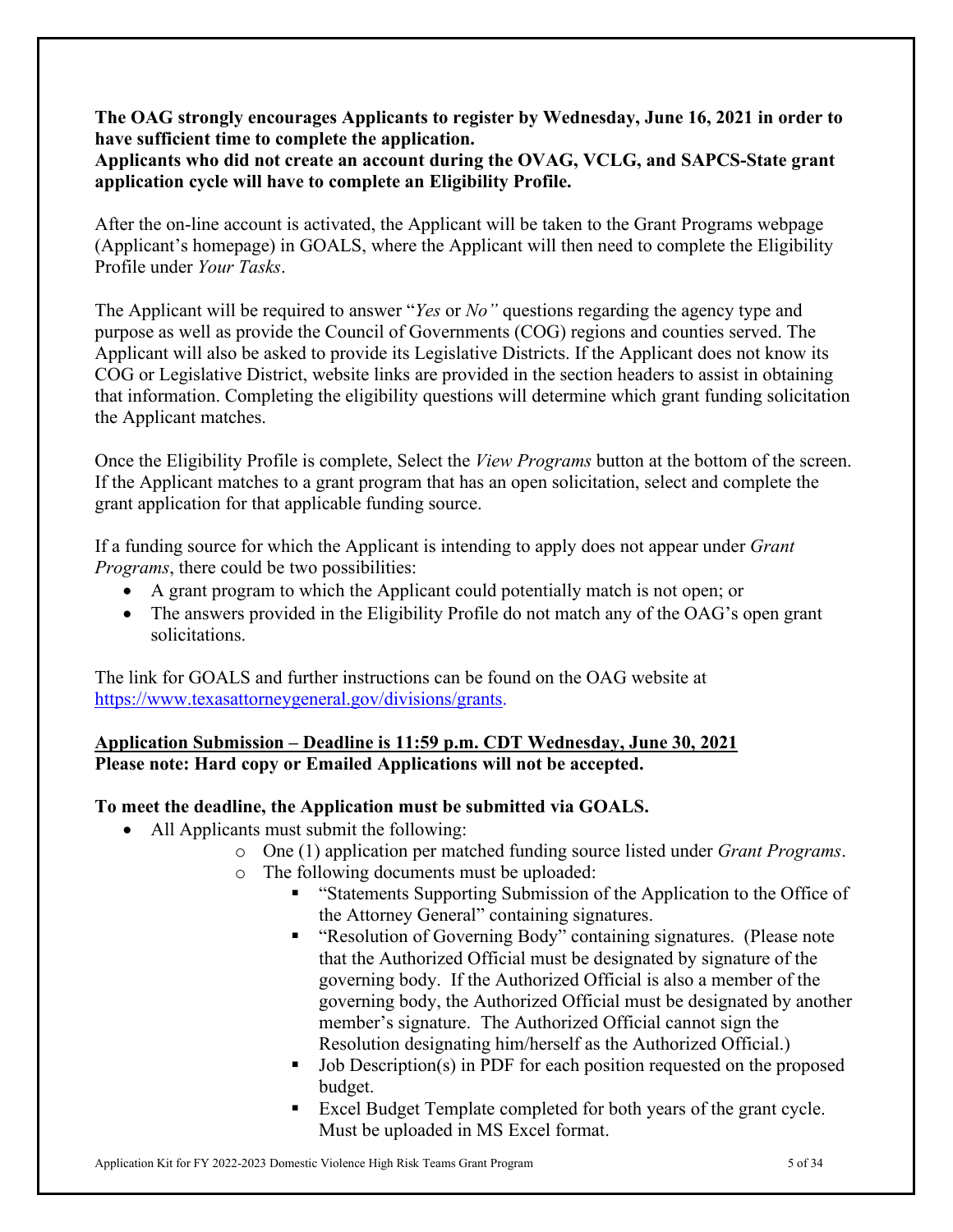• One auto-reply message per application completed and submitted will be generated by GOALS and sent to the email associated with the Applicant's on-line account.

\* If the Applicant does not have the capability to scan the documents (excluding the Excel Workbook) into one PDF, the OAG will accept these documents as separate PDFs. No Microsoft Word or other format documents are acceptable.

The OAG accepts no responsibility for delays in submission, electronic or otherwise. Applicants are strongly advised to allow for and anticipate any such delays by submitting the Application as early as possible.

For security purposes, the OAG cannot accept Applications submitted in other formats, including walk-in, hand delivery, same day courier service or any other hard copy method of delivery. The OAG also will not accept email submissions.

Please contact the OAG at  $Grants(\omega)$  oag.texas.gov or (512) 936-0792 if there are any questions about the method of delivery. In order to better assist Applicants with their questions, the preferred method of contact is email. The OAG will not consider or fund an Application if it is not filed by the due date, in the manner required

## **Required Software and Capabilities**

*Microsoft Excel 97* or newer version as well as the *Internet* is required to create an on-line account, complete the Application, and apply for a grant. It is recommended to use the latest version of Google Chrome or Mozilla Firefox. Please note that not all versions of Microsoft Excel are the same. If an error message is received, save the Excel document as *.xls*, instead of .*xlsx. Adobe Reader* is required to access the Application Instructions. *Adobe Reader* can be downloaded for free at [www.adobe.com.](http://www.adobe.com/)

#### **Availability of Funds**

The source of funds is through a biennial appropriation by the Texas Legislature. All funding is contingent upon an appropriation to the OAG by the Texas Legislature. The OAG makes no commitment that an Application, once submitted, or a grant, once funded, will receive subsequent funding.

## **Grant Contract Period - Up to Two Years**

The term of this grant contract is up to two years on or after September 1, 2021 through August 31, 2023, subject to and contingent on funding and approval by the OAG. If the grant contract period extends for more than one state fiscal year, the grantee may be required to submit additional documentation relating to the second fiscal year of the grant contract period, including an updated budget. The OAG may base its decision for the second fiscal year funding amounts on the grantee's first year performance, including but not limited to: the timeliness and thoroughness of reporting, effective and efficient use of grant funds and the success of the project in meeting its goals.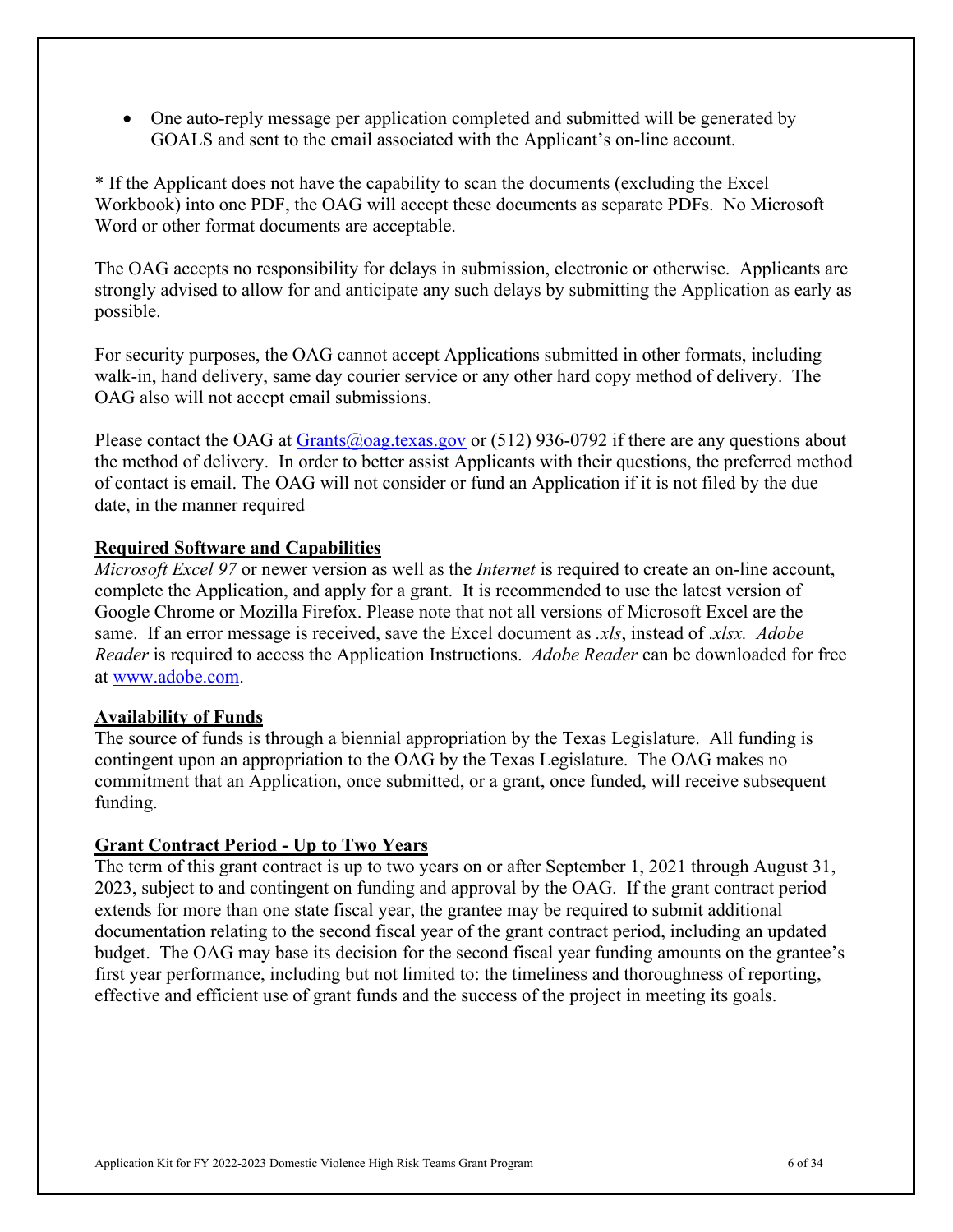## **Eligible Applicants**

**State Domestic Violence Coalitions:** a statewide nonprofit organization that has been identified as a state domestic violence coalition by a state or federal agency authorized to make that designation.

• Non-profit Applicants with 26 U.S.C.  $\S 501(c)(3)$  status must be in good standing with the Comptroller of Public Accounts and "in existence" with the Secretary of State.

## **Eligible Budget Categories**

- Personnel
- Fringe Benefits
- Professional & Consultant Services
- Travel
- Equipment
- Supplies
- Other Direct Operating Expenses
	- o Subgrants to local Domestic Violence High Risk Teams

## **Ineligible Costs**

Ineligible costs include, but are not limited to:

- Any cost covered by a Paycheck Protection Program (PPP) loan.
- Indirect Costs.
- Payment for lobbying or membership dues that directly support lobbying.
- Payment for Mortgages
- Payment for Property
- Fees to administer a subcontract
- Purchasing food and beverages except as allowed under Texas State Travel Guidelines
- Purchasing or leasing vehicles
- Paying for travel that is unrelated to the direct delivery of services that supports the OAG funded program
- Paying consultants or vendors who participate directly in writing a grant application
- Paying any portion of the salary or any other compensation for an elected government official
- Payment of bad debt, fines or penalties
- Purchasing any other products or services the OAG identifies as inappropriate or unallowable
- Payments for sexual assault medical forensic examinations.
- Payments for medical care
- Payments for costs that have been reimbursed by the Crime Victims' Compensation Program
- Payments for cost of Structural replacement(s) and/or repair(s)
- Any unallowable costs set forth in state or federal cost principles
- Past due rent
- Past due car payment
- Monthly groceries
- Recreational Activities
- Promotional Incentives
- Promotional Items other than those identified as allowable in the Definition section of this kit.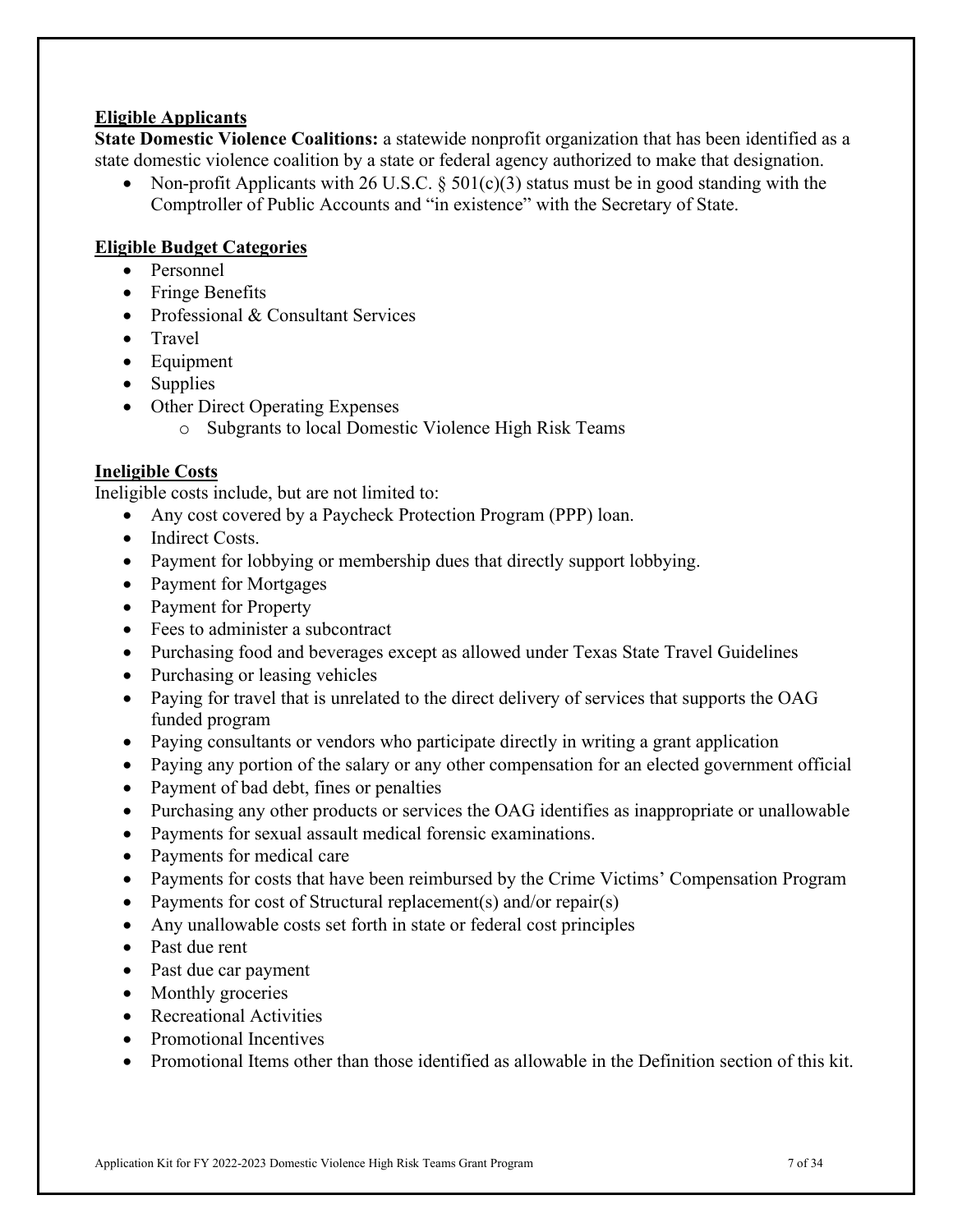## **Ineligible Activities (not reimbursable)**

Ineligible activities include, but are not limited to:

- Research centered activities (does not include evaluation for program improvement)
- Prosecution based activities for any other purposes other than what is allowable under this application kit
- Law enforcement centered activities for any other purposes other than what is allowed under this application kit
- Probation activities that assist an offender
- Offender related activities, such as mediation or alcohol/drug abuse counseling
- Public Awareness Campaigns defined as a planned series of media/materials buys that are general in nature and intended to achieve a particular aim (*e.g*., My Strength Campaign, Speak Up Speak Out Campaign, No More Campaign, etc.).

## **Funding Levels**

For each fiscal year of the two-year grant term, the minimum and maximum amount the OAG will reimburse toward the Domestic Violence High Risk Teams Grant Program funded by this grant is \$300,000. Applications requesting an amount below the minimum or above the maximum may not be considered. If the application is awarded, the budget may be adjusted by the OAG to fit within the minimum and maximum amounts. The following table states the allowed funding allocation for this grant in each fiscal year.

| <b>Fiscal Year</b> | <b>Total Amount</b><br><b>Requested</b> | <b>Yearly Breakdown:</b><br>Programmatic<br><b>Funding for the State</b><br><b>Domestic Violence</b><br><b>Coalition</b> | Yearly<br><b>Breakdown:</b><br>Required<br><b>Funding for</b><br><b>Subgrants</b> |
|--------------------|-----------------------------------------|--------------------------------------------------------------------------------------------------------------------------|-----------------------------------------------------------------------------------|
| 2022               | \$300,000                               | \$30,000                                                                                                                 | \$270,000                                                                         |
| 2023               | \$300,000                               | \$30,000                                                                                                                 | \$270,000                                                                         |

Applicant funding must include the following (for the amounts in the table above):

- Programmatic Funding for the State Domestic Violence Coalition costs allow for the management of Domestic Violence High Risk Teams program by the State Domestic Violence Coalition and includes budget categories of Personnel, Fringe, Professional & Consultant, Travel, Equipment, Supplies, and Other Direct Operating Expenses (ODOE).
- Required Funding for Subgrants is the amount of funds the State Domestic Violence Coalition must award to designated local Domestic Violence High Risk Teams.

## **Match Requirements**

There are no match requirements for the Domestic Violence High Risk Teams Grant Program.

## **Volunteer Requirements**

Due to the COVID 19 pandemic, there are no volunteer requirement for this grant cycle.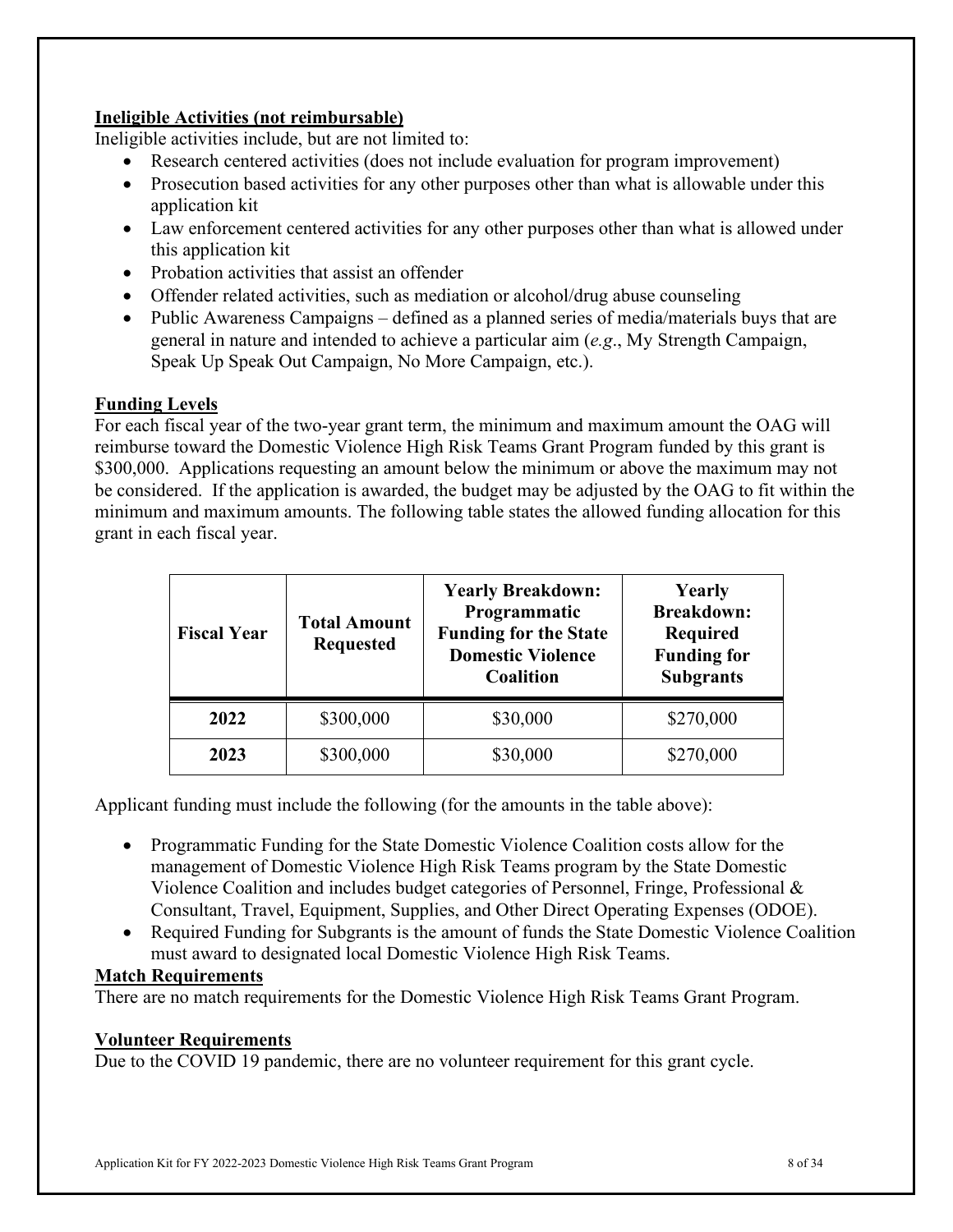## **State and Federal Requirements**

All Applicants should review and be familiar with the OAG administrative rules governing the OVAG Program. The OVAG administrative rules will govern the operation of the Domestic Violence High Risk Teams Grant Program. These rules are published in Texas Administrative Code, Title 1, Chapter 60:

[http://texreg.sos.state.tx.us/public/readtac\\$ext.ViewTAC?tac\\_view=4&ti=1&pt=3&ch=60](http://texreg.sos.state.tx.us/public/readtac$ext.ViewTAC?tac_view=4&ti=1&pt=3&ch=60)

In addition to the OAG's administrative rules, Applicants should be familiar with the Texas Grant Management Standards (TxGMS) and relevant Code of Federal Regulations (CFR) that relate to state, and if applicable, federal grant funding.

- [https://www.comptroller.texas.gov/purchasing/docs/TxGMS.pdf](https://www.comptroller.texas.gov/purchasing/docs/ugms.pdf) (Please note: The Texas Comptroller's office is currently working on revisions to TxGMS. The release of the revised version may occur before or after this Application Kit has been released.)
- Uniform Administrative Requirements, Cost Principles, and Audit Requirements for Federal Awards 2 CFR 200 can be found at: [http://www.ecfr.gov](http://www.ecfr.gov/)

## **Contact Information**

Assistance with technical questions about GOALS registration or the Application Kit is available via:

- Email: [Grants@oag.texas.gov](mailto:Grants@oag.texas.gov)
- Phone: (512) 936-0792
- GOALS: Select *Help* on the GOALS website for further assistance

Email is the preferred method for submitting questions. Each person submitting a question should include his/her name, the name of the organization, an email address, a phone number and if applicable, the Reference ID Number. Please note that OAG staff cannot assist with writing Applications or how to answer Eligibility questions.

## **Purpose Areas**

The purpose of the Domestic Violence High Risk Teams Grant Program is to develop and provide statewide support for activities of Domestic Violence High Risk Teams in reducing or preventing incidents of domestic violence and providing domestic violence services to victims. Approved purpose activities may include:

- Identifying and contracting with sites in local communities that have the capacity to implement best practice models for high risk teams or expand existing Domestic Violence High Risk Teams;
- Evaluating funded site results;
- Identifying best practice models that may be implemented in other communities;
- Providing technical assistance to communities interested in implementing Domestic Violence High Risk Teams; and
- Making recommendations to improve the implementation and/or the expansion of Domestic Violence High Risk Teams in Texas.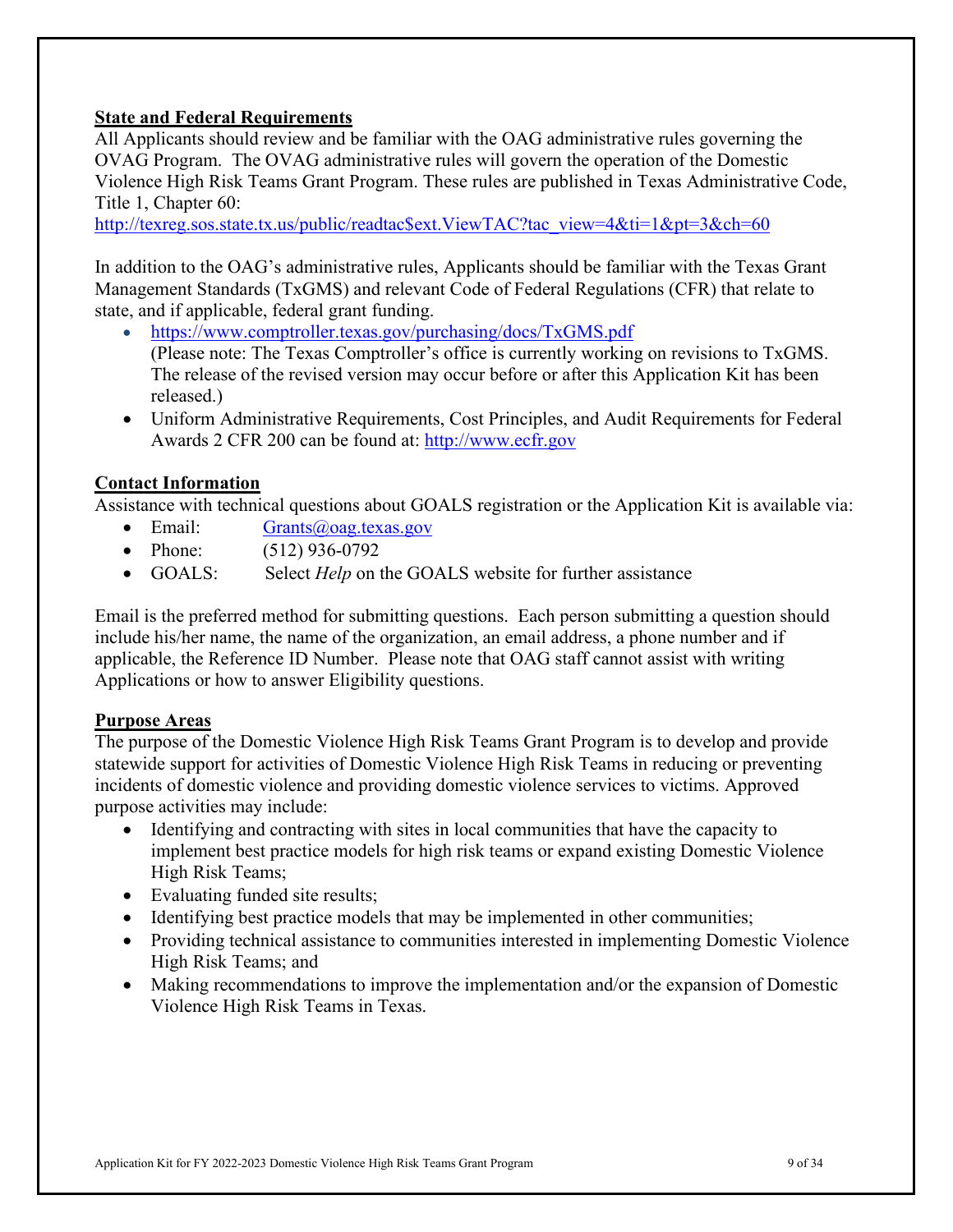## **Program Requirements**

Applicants must be able to award grants (subgrants) to high risk communities and conduct the following:

- Plan, develop and implement financial and management controls to effectively manage the delivery of and reimbursement to the recipient and subrecipients of allowable domestic violence related services;
- Maintain detailed programmatic and financial records and permit the OAG or the Office of the State Auditor to evaluate the appropriateness and accuracy of the financial and management controls;
- Have the sole right and responsibility to manage, control and make all decisions regarding planning, implementation, operation, and procurement and contracting for services;
- Require that the recipient and subrecipients fully comply with Article I, Section 31 of the Texas Constitution; the Texas Code of Criminal Procedure, Chapter 56; and any other applicable state or federal provisions relating to this grant program in implementing this contract;
- Establish and communicate to the recipient and subrecipients receiving contract funds the eligibility requirements that will be used to conduct eligibility screening for each individual seeking victim-related civil legal services; and
- Require that the recipient and subrecipients obtain audits in accordance with the State of Texas Single Audit Circular, and require that the audits are made by an independent auditor in accordance with generally accepted government auditing standards covering financial and compliance audits.

## **Review Process**

The OAG will review each complete Application submitted by the deadline by an eligible Applicant.

- At any time during the review process, an OAG staff member may contact the Applicant for additional information.
- All areas of the budget are subject to review and approval by the OAG. Decisions related to the budget are based on both eligibility and reasonableness.

## **Scoring**

The OAG will make funding decisions that support the efficient and effective use of public funds. Scoring components may include, but are not limited to: information provided by the applicant on the organization's capacity, infrastructure, current knowledge, efforts, expertise and experience, and on the proposed project activities and budget.

## **Grant Decisions**

During the grant review and award process, the OAG may take into consideration other factors including whether the applicant has demonstrated acceptable past performance as a grantee in areas related to programmatic and financial stewardship of grant funds.

The OAG may choose to award a grant contract from a different OAG funding source than that for which the Applicant applied.

The OAG is not obligated to award a grant at the total amount requested and/or within the budget categories requested. The OAG reserves the right to make awards at amounts above and/or below the stated funding levels.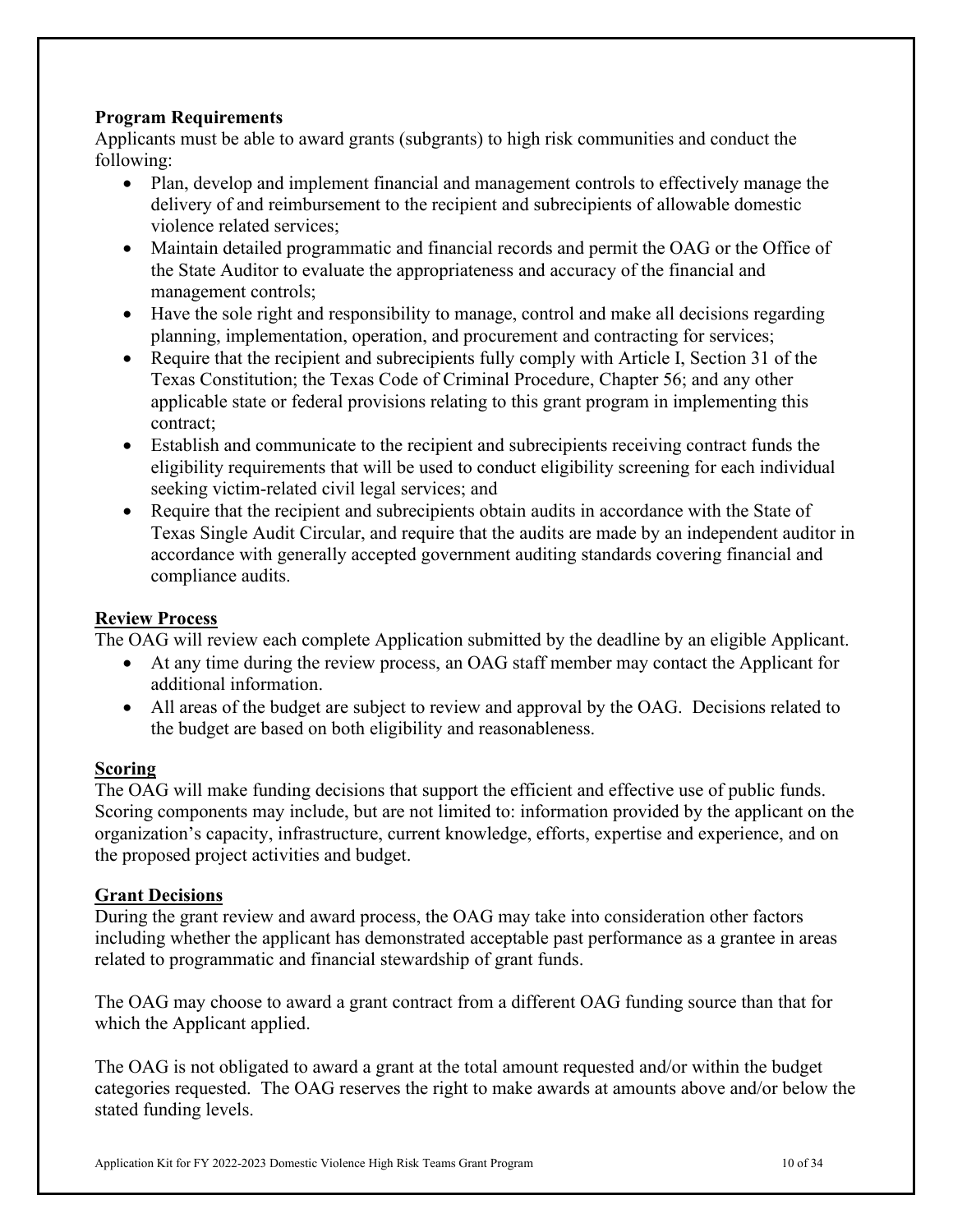All grant decisions including, but not limited to, eligibility, evaluation and review, and funding rest completely within the discretionary authority of the OAG. The decisions made by the OAG are final and are not subject to appeal.

#### **Funding Priority**

The OAG reserves the right to consider all other appropriations or funding an Applicant currently receives when making funding decisions. The OAG may give priority to Applicants that do not receive other sources of funding, including funding that originates from the OAG.

#### **Grant Award Notification**

The Applicant shall be notified in writing of the OAG's decision regarding a grant award.

The OAG may utilize a grant contract document and/or a notice of grant document once a decision is made to award a grant. The Applicant will be given a deadline to accept the grant award and to return the appropriate document to the OAG within the time prescribed by the OAG. An Applicant's failure to return the signed document, via DocuSign, to the OAG within the prescribed time period will be construed as a rejection of the grant award, and the OAG may de-obligate funds.

#### **Special Conditions**

The OAG may assign special conditions at the time of the award. Until satisfied, these special conditions may affect the Applicant's ability to receive funds. If special conditions are not resolved, the OAG may de-obligate up to the entire amount of the grant award.

#### **Reporting Requirements**

If an Application is funded, grantees will be required to report to the OAG quarterly, in the manner and schedule as determined by the OAG. Quarterly statistical reports are due no later than the  $30<sup>th</sup>$ day of each month following the end of the quarter. The four quarters end on the last day of the month of November, February, May and August. Reporting on grant project activities via quarterly Performance Reports will be required. If reports are not submitted by the established dates, this may affect the Applicant's ability to receive reimbursement.

#### **Method of Payment**

OAG grants are paid on a cost-reimbursement basis.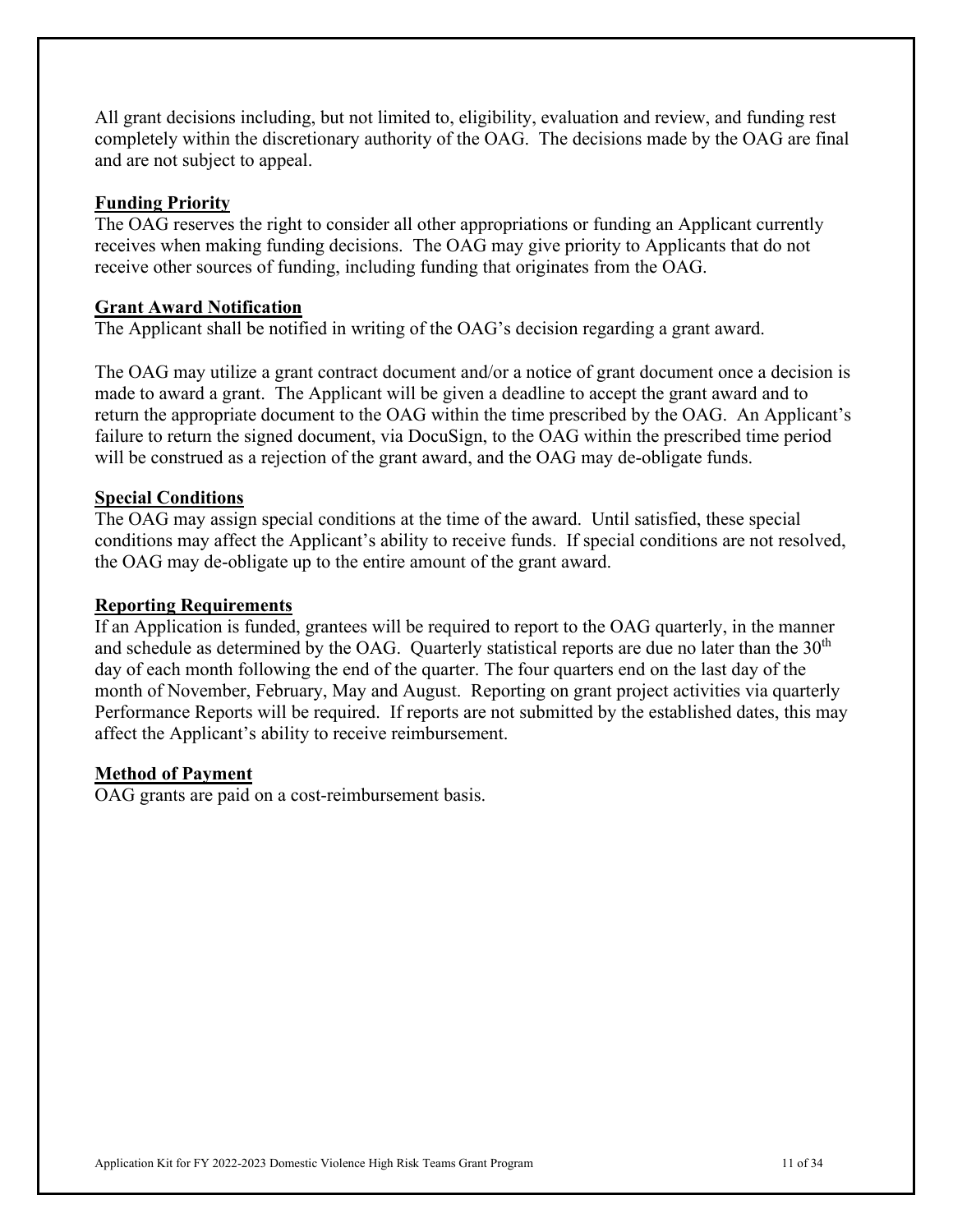## **II. DEFINITIONS**

**Advertising Costs –** The cost of advertising media and corollary administrative costs. Advertising media include magazines, newspapers, radio and television, direct mail, exhibits, electronic or computer transmittals and the like. Most advertising costs are unallowable for grant purposes and are only allowable if related to and necessary for performance of the grant, i.e. recruitment of personnel, procurement of goods and services, disposal of surplus materials, other specific purposes necessary to meet the requirements of the grant project, or the availability of services.

**Alternate Designee –** The person designated by the Authorized Official to sign invoices for the agency (i.e., Authorized Official, Executive Director, Financial Director, Auditor, Treasurer, etc.).

**Authorized Official –** Each grantee must designate an Authorized Official. The authorized official may not be the same person as the grant contact. The authorized official is the person authorized to apply for, accept, decline, or cancel the grant for the grantee. This person signs all grant contracts and financial forms as well as any other official documents related to the grant. This person may be, for example, the executive director of the entity, a county judge, or the designee authorized by the governing body in a resolution.

**Contract Staff –** Individuals that are not employed by the organization but are hired contractors of the organization to carry out specific work for the grant.

**DocuSign –** A digital way to receive and sign documents electronically.

**Employee –** A person under the direction and supervision of the organization, who is on the payroll of the organization and for whom the organization is required to pay applicable income withholding taxes.

**Equipment –** An article of non-expendable, tangible personal property having a useful life of more than one (1) year and a per unit acquisition cost which equals the lesser of the capitalization level established by the grantee for financial statement purposes or \$5,000.

**Fiscal Year** – Texas state fiscal year, beginning on September 1<sup>st</sup> and ending on August 31<sup>st</sup>.

**Fringe Benefits –** Compensation or other benefits provided by the employer to the employee at no charge that is above and beyond salary or wages. Examples include health plans, life insurance, leave, pensions, unemployment benefit plans, and employer's portion of payroll tax.

**Grant Contact –** Each grantee must designate a Grant Contact. The grant contact may not be the same person as the Authorized Official. The grant contact must be an employee of the grantee who is responsible for operating and monitoring the project and who is able to readily answer questions about the project's day-to-day activities. All grant related information will be sent to the Grant Contact.

**Mileage –** Per mile cost when traveling by car may be reimbursed according to the Texas State Travel Guidelines, unless a grantee's travel policy provides a lesser reimbursement.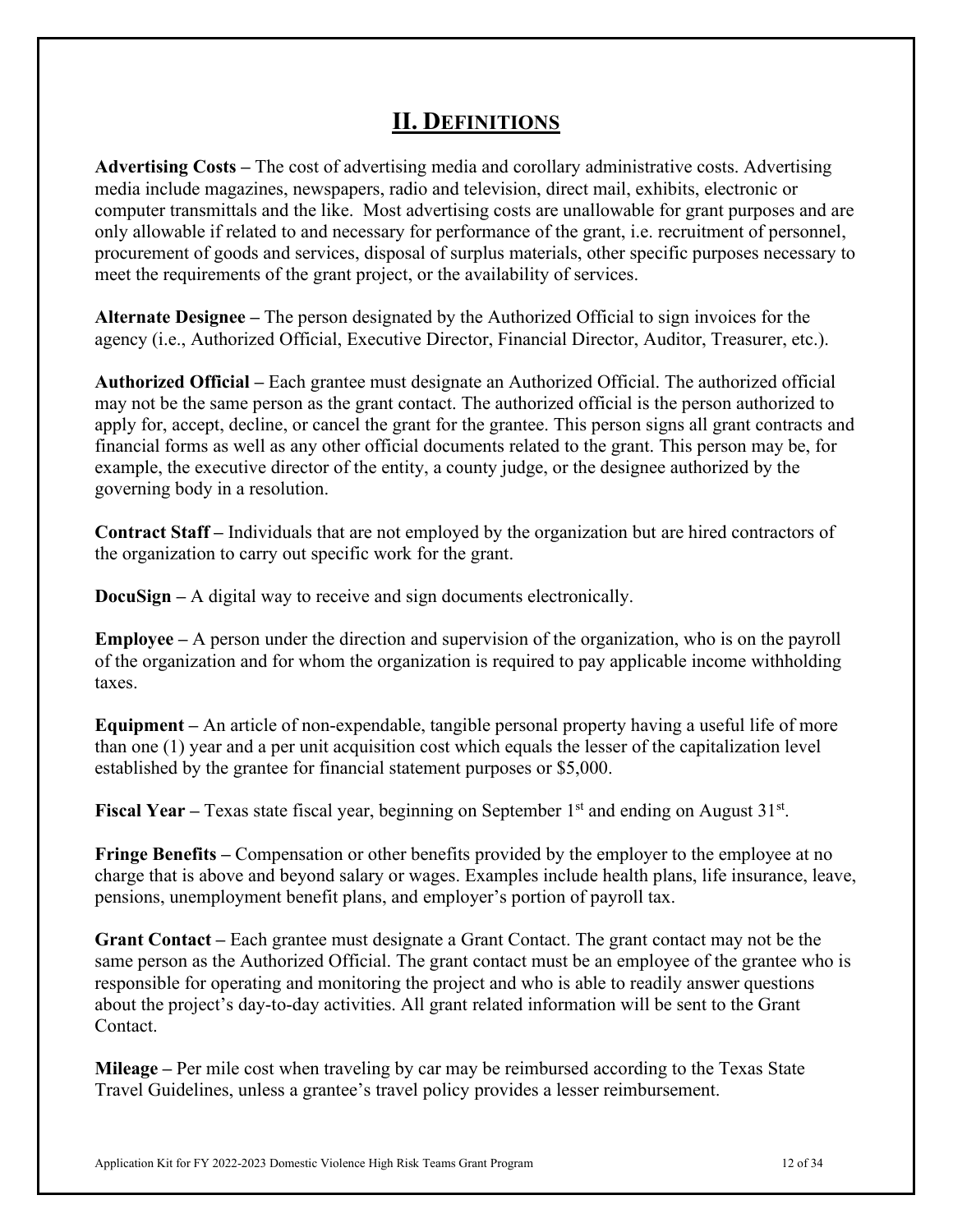**Other Direct Operating Expenses –** Costs not included in other budget categories and which are directly related to the day-to-day operation of the grant program. Other direct operating expenses include, but are not limited to, conference registration, rent, utilities, janitorial supplies, liability insurance, and communication.

**Per Diem** – Actual meal expense, incurred on an overnight stay in which the grantee travels outside of their designated headquarters, may be reimbursed according to the Texas State Travel Guidelines, unless a grantee's travel policy provides a lesser reimbursement.

**Personnel** – Employees of this organization that will be funded by this grant. See "Employee".

**Professional & Consultant Services –** Service for which the grantee uses an outside source for necessary support. Professional & Consultant Services include, but are not limited to tax services, accounting services, counseling, legal services, and computer support.

**Project Financial Officer –** This person has primary responsibility for overseeing the financial operations of the grant project and may or may not be the same as the organization's highest financial position. This person may be, for example, the chief financial officer, finance director, county auditor, comptroller or board treasurer.

**Promotional Items –** Articles of merchandise that are branded with a logo and used in marketing and communication programs. They are usually given away to promote a company, corporate image, brand, or event. Most promotional items are unallowable expenditures for grant purposes and are only allowable if the item is informational and/or instructional in nature and thus provides a public service. All items require pre-approval by the OAG.

- Examples of items that are allowable: Pens or pencils with the name of the organization and the hotline number.
- Examples of items that are unallowable: Items with only the organization's name on it, items with only the organization's name and/or prevention messages.

**Reference ID Number –** This number will be assigned by GOALS after an Applicant has started its application for this grant opportunity. The Reference ID Number will be used by the OAG to track the receipt of Applications. The assigned Reference ID Number must be included on all Application documents submitted to the OAG.

**Resolution of Governing Body –** A formal written statement of an official body that is the governing authority of an agency and appoints authorized official of this grant. **The Authorized Official cannot sign the Resolution designating him/herself as the Authorized Official.**

**Salary –** The total compensation, not including fringe benefits, earned by the employee without regard to funding source.

**Special Conditions –** Placed on a grant because of a need for information, clarification, or submission of an outstanding requirement of the grant that may result in a financial hold being placed on the OAG grant program. Special conditions may be placed on a grant at any time with or without notice.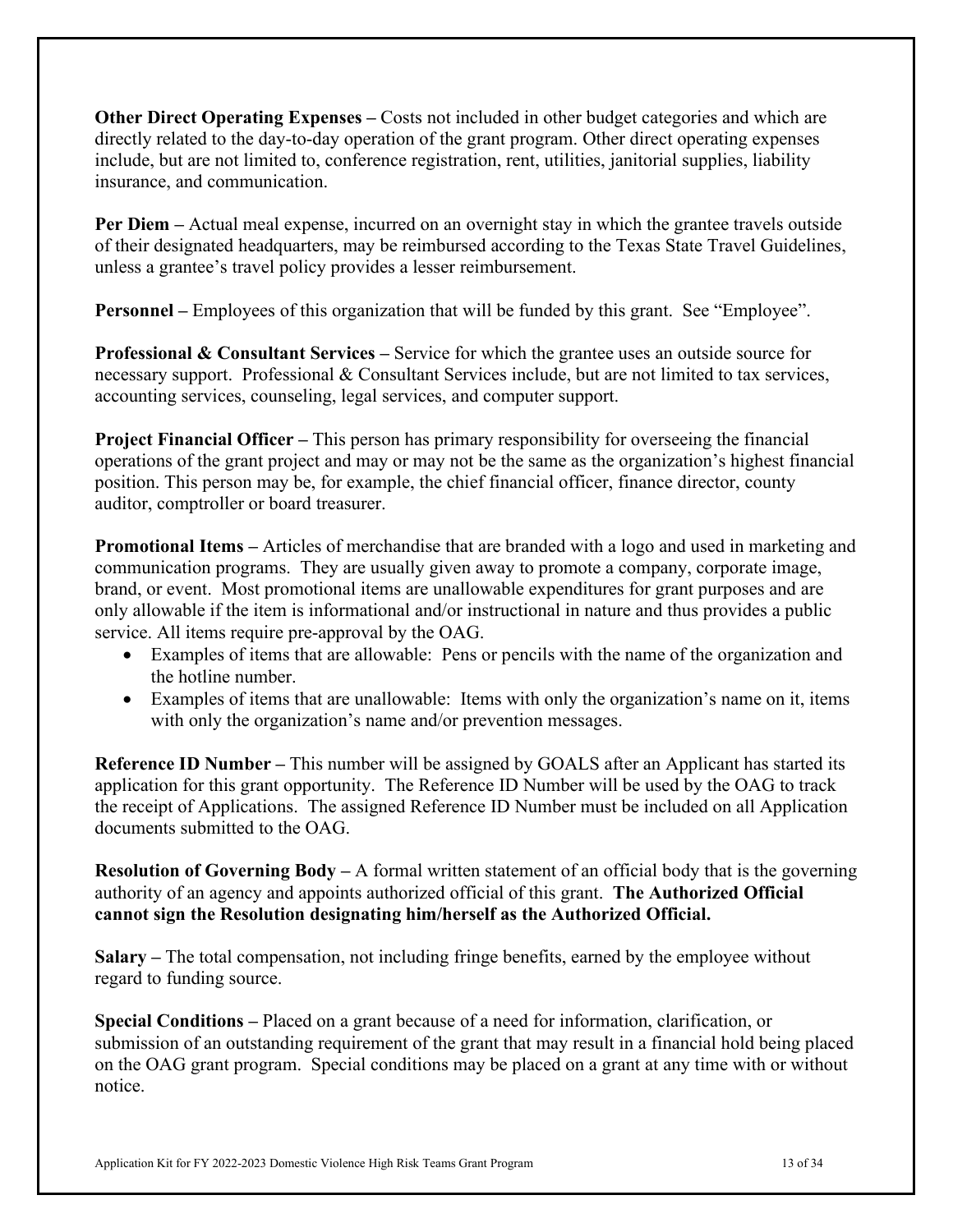**State Domestic Violence Coalition –** A statewide nonprofit organization that has been identified as a domestic violence coalition by a state or federal agency authorized to make that designation.

**State Domestic Violence High Risk Team –** A multidisciplinary team that coordinates efforts to increase the safety of victims of family violence, as that term is defined by Section 71.004, Family Code, by monitoring and containing perpetrators while providing victims services. The team may be composed of law enforcement officers, prosecutors, community supervision and corrections departments, victim advocates, nonprofit organizations that provide services or shelter to victims of family violence and medical personnel.

**Supplies –** Consumable items directly related to the day to day operations of the grant program. Allowable items include, but are not limited to, office supplies, paper, postage, education resource materials, printers, projectors, laptops, and computers.

**Technical Assistance –** Efforts to build the capacity of Domestic Violence High Risk Teams to implement program activities. Assistance may be provided in person (includes virtual meetings), via telephone or email, or onsite.

**Volunteer –** a person who provides an unpaid service to the organization.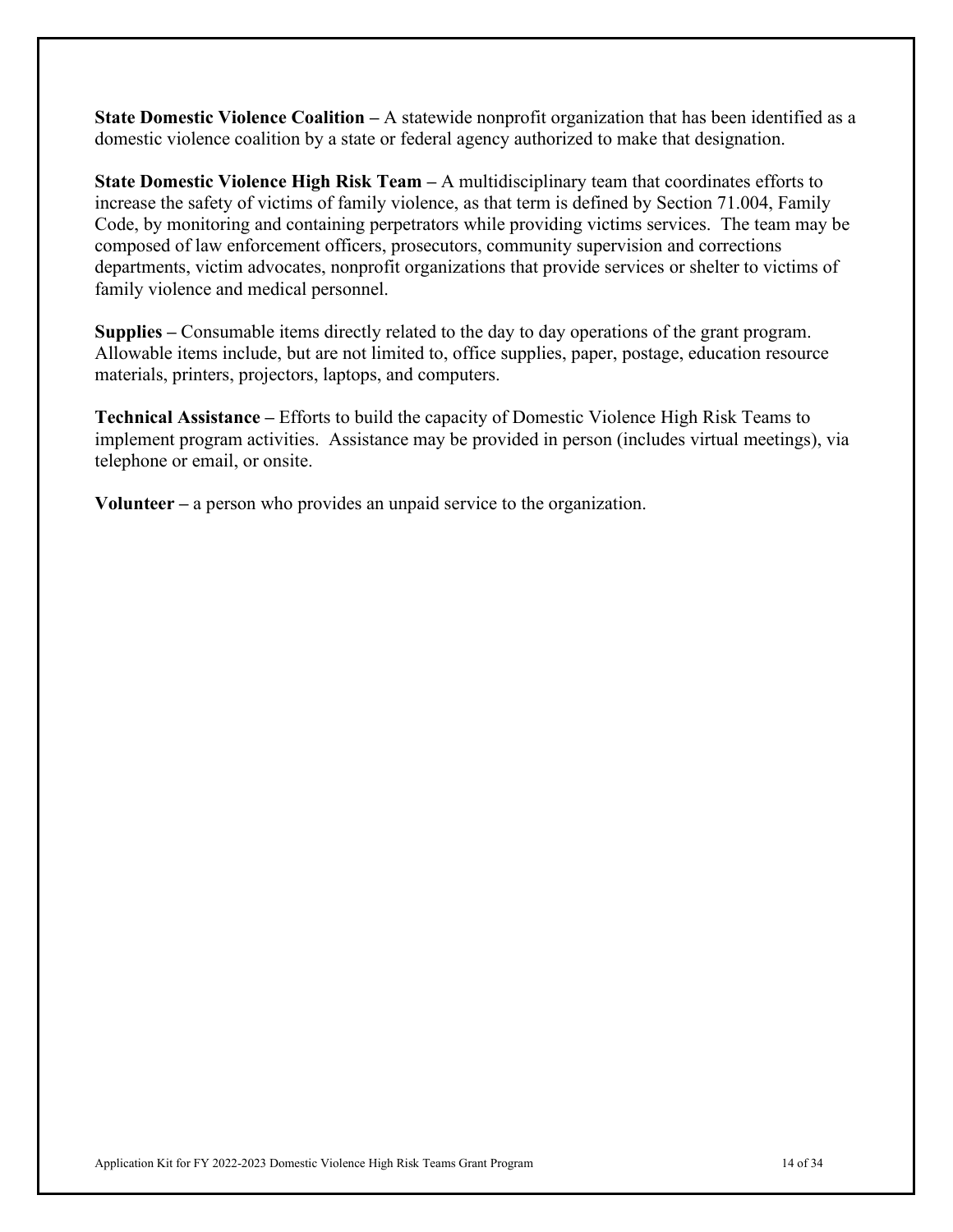# **III.Instructions for GOALS**

## **General Instructions**

Answer the questions only in the space provided. Only answered questions will be read or scored. Not all questions on this Application have instructions listed below. The instructions provided are to clarify and provide specific information where necessary. Every question should be answered in GOALS.

**If an applicant organization is a nonprofit, please provide the organization's legal name as it is listed in the Texas Secretary of State's website. Failure to use an organization's name as it is listed by the Texas Secretary of State can potentially cause a delay in award.**

#### **Narrative Questions Throughout the Application**

All responses must fit in the text boxes provided not to exceed maximum word limit. It is highly recommended that responses be written on a separate document, then cut and pasted into GOALS. If uncertain whether a response fits in the space provided, use the word count listed below each text box.

#### **Specific Form Instructions**

## **GENERAL INFORMATION**

## *Note: This form will need to be completed if it was not completed during the OVAG, VCLG, and SAPCS-State grant application cycle*

Identify which type of organization you are:

- Non-Profit
- Local Unit of Government
- Statewide Governmental Entity

#### **Mailing Address**

Enter Organization mailing address.

#### **Audit Requirements**

Advise if the Organization is required to conduct a Single Audit in accordance with 2 CFR 200.501.

#### **Grant Contact**

Enter the contact information for the person the OAG may contact directly for an immediate response and/or changes regarding the grant.

#### **Authorized Official**

Enter the contact information for the person authorized to apply for, accept, decline, or cancel the grant. This person signs all grant adjustment requests, inventory reports, progress reports and financial reports as well as any other official documents related to the grant.

#### **Alternate Designee**

Application Kit for FY 2022-2023 Domestic Violence High Risk Teams Grant Program 15 of 34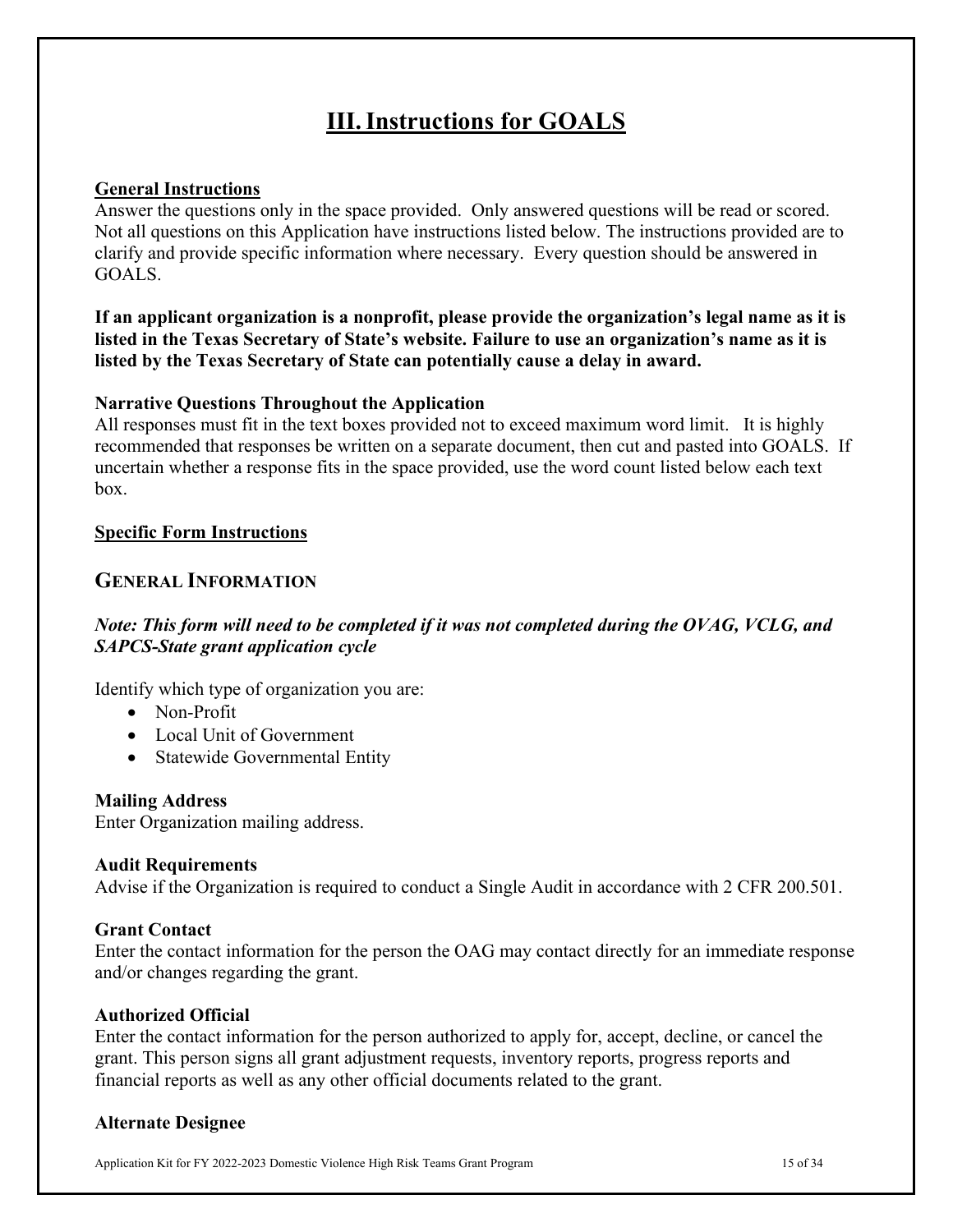Enter the contact information for the person designated by the Authorized Official to sign invoices for the agency (*i.e.,* Executive Director, Financial Director, Auditor, Treasurer, etc.).

## **Project Financial Officer**

Enter the contact information for the person the OAG contacts with inquiries regarding budget and/or invoice expenditure reimbursements.

## **Organization Information**

- Applicant's "Doing Business As" (dba):
- Program/Division/Unit Which Would Be Administering Grant
	- o If applicable, enter a sub-agency. For example, if a city is applying, they could enter their police department or a state agency could enter their victim outreach section.
- Federal Employer (Tax) ID Number (EIN)
	- o EIN is issued by the Internal Revenue Service (IRS)
- Texas Vendor ID Number (VIN)
	- o VIN is issued by the Texas Comptroller

## **DOMESTIC VIOLENCE HIGH RISK TEAMS PROGRAM GRANT APPLICATION FORM**

## **Organization**

Identifying and contact information:

- Reference ID Number This number will automatically be entered for the Applicant.
- Legal Name of Applicant Enter the legal name of Applicant Organization. **If an applicant organization is a nonprofit, please provide the organization's legal name as it is listed in the Secretary of State's website. Failure to use an organization's name as it is listed by the Secretary of State can potentially cause a delay in award.**
- Name of Agency Contact and Agency Contact's Telephone Number Provide a contact name and phone number in the event the OAG has any questions about the Application.

## **Eligibility**

Input "Yes" or "No" for the first question. Note: If you cannot answer in the affirmative, you are not an eligible Applicant Organization.

Provide a narrative response for the second question.

## **Grant Narrative Questions**

Applicant must answer all questions.

## **BUDGET EXCEL WORKBOOK**

The Budget Excel Workbook is located on the main Application page under "Task". Download the budget template, complete both the first and second year tabs, and upload. The budget submitted with this application, if funded and as approved by the OAG, will be your budget for the first fiscal year..

- Enter Reference ID Number, the number assigned to your Application;
- Enter Legal Name of Applicant (Agency's Legal Name); and
- Ensure the listed Funding Source (Name of Grant) is correct.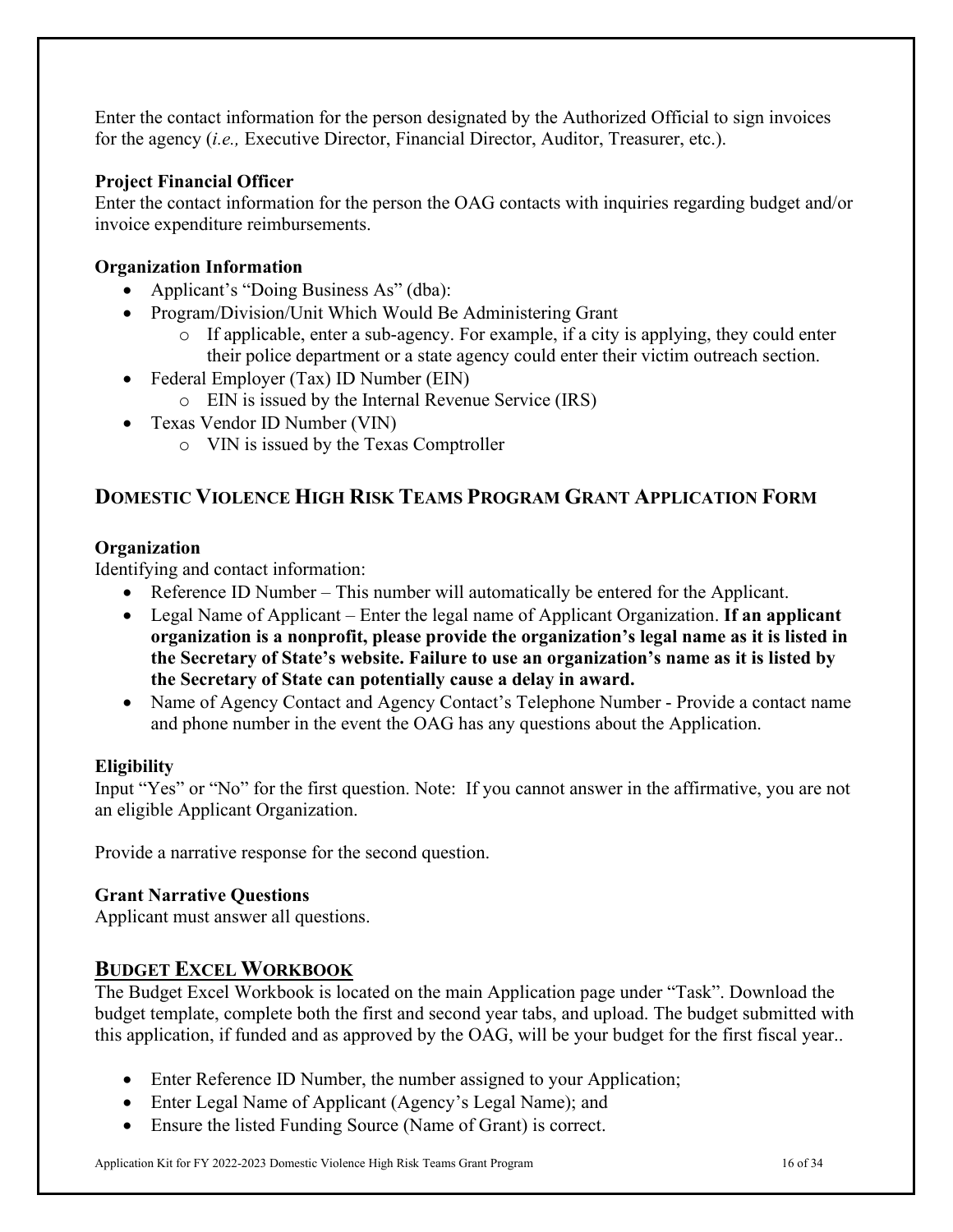## **Budget Calculation**

## **Personnel and Fringe Benefits**

- Each Applicant is limited to no more than six positions.
- Each position listed on the budget can only be associated with one employee. If job sharing, list each position on the budget separately as many times as necessary regardless of time allocated to grant.
- Priority positions should be listed first. Staff Position/Title #1 is highest priority and Staff Position/Title # 6 is lowest priority.
- Over forty (40) hours per position are unallowable on this grant application. Overtime for significant incidences may be allowable after a grant is awarded for the grantee and subgrantees, as approved by the OAG.
- Job Descriptions are required and must be submitted for all positions for which funding is requested. Job descriptions must reflect activities that relate to the project's goals and must be appropriately proportionate to the time spent on the Domestic Violence High Risk Teams Grant Program. Job titles as entered in the application budget must match exactly, word for word, to the job titles as stated on the job descriptions.
- The personnel budget category must include employees' salaries only and not compensation for independent contractors. See the General Definitions section of this Application Kit for a definition of "employee."
- Salaries for grant funded positions must be reasonable for activities funded on the grant. Salaries may be subject to OAG review.
- Fringe benefits should only be included for the position(s) listed in the Personnel budget category.
- An organization must provide grant funded personnel the same fringe benefits provided to all other non-grant funded personnel, and it should be offered/covered in the organization's written personnel policies regardless of whether the costs for fringe benefits are paid through that OAG grant.
- Fringe benefits must comply with the organization's written personnel policies regarding fringe benefits.
- Grantees must agree to comply with the Texas Grant Management Standards (TxGMS), Texas Administrative Code (TAC), and 2 C.F.R. 200 titled, Uniform Administrative Requirements, Cost Principles, and Audit Requirements for Federal Awards (Uniform Guidance).

For each position, the Applicant must list the position title and the number of hours scheduled to work per week. Fill in the numbers of hours each week that will be spent on hours directly related to the objective of this grant.

For each position in the first fiscal year, provide the following information:

- Annual salary
- Percentage of Salary Requested for Fringe on the grant
- The Total Fringe Requested on this grant column will auto-fill based on the Annual Salary and the % of Salary Requested for Fringe

Note: Total Salary Requested category auto-fills based on the annual salary and the percentage of hours worked on the grant.

Application Kit for FY 2022-2023 Domestic Violence High Risk Teams Grant Program 17 of 34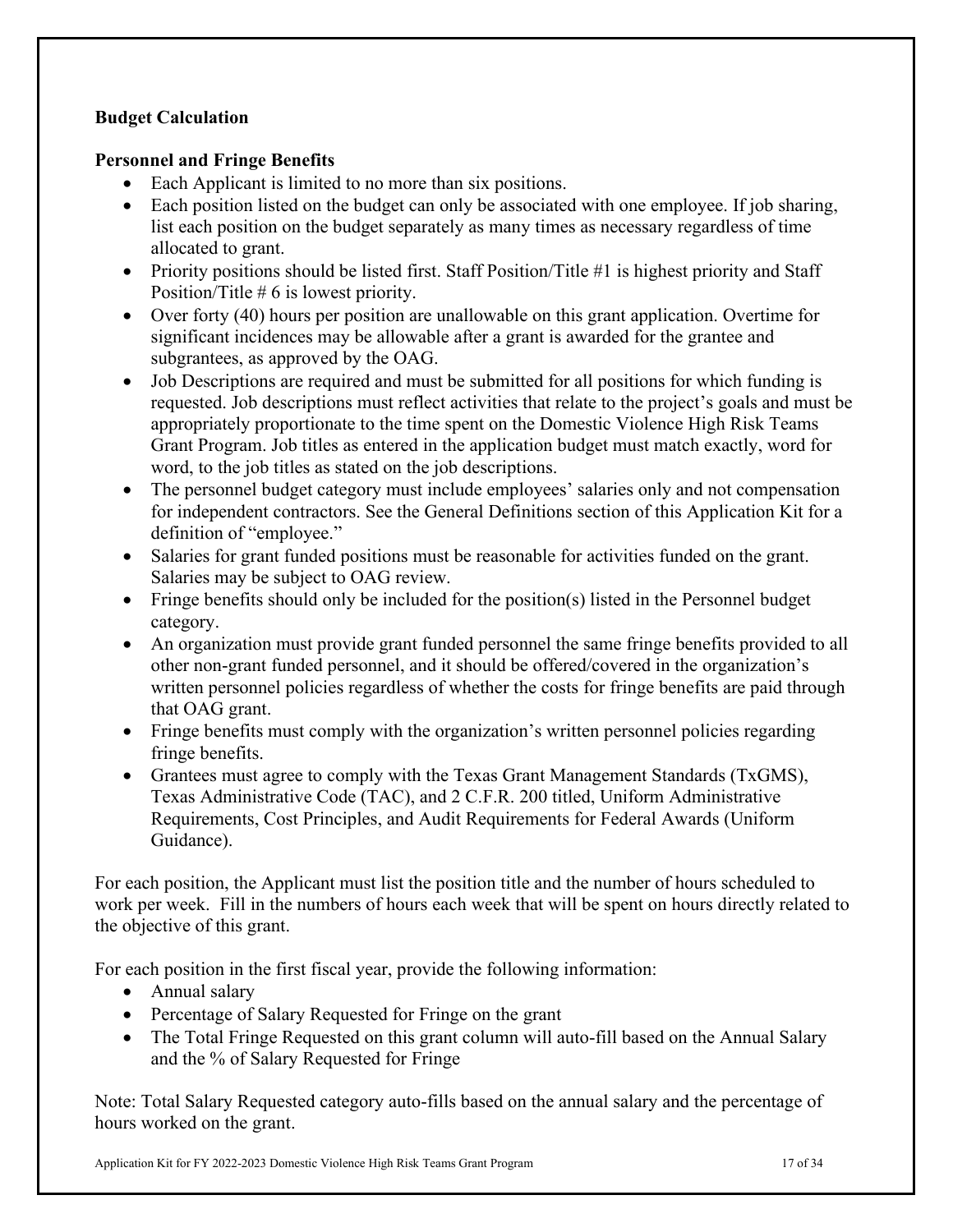## **Personnel Position Narrative(s)**

Provide a summary justification for each position listed under Personnel and Fringe. This should include how each position supports the project goals, such as, activities related to the grant and purpose area(s) listed under grant funded staff. All responses must fit in the text boxes provided when the Application is uploaded. For each position narrative, please specify if the position is filled or vacant at the end of the narrative. Note: Job description(s) must be submitted for each position listed and uploaded under *Upload Additional Documents*.

## **Professional & Consultant Services**

- "Professional & Consultant Services" is defined as a service for which the grantee uses an outside source for necessary support. Professional & Consultant Services include, but are not limited to, tax services, accounting services, counseling, legal services, and computer support.
	- For each Professional and Consultant service requested on this grant, please provide the following:
		- o Name a professional/company that applicant will contract with to perform professional & consultant services.
		- o Description of Professional and Consultant services.
		- o Number of Days of consultation.
		- o Daily rate of compensation.

*Note: Cost will auto-calculate based on number of days of daily compensation and rate of compensation.*

- This category is appropriate when contracting with an individual or organization to provide professional services (*e.g.,* training, expert consultant, etc.) for a fee but not as an employee of the grantee organization.
- Any contract or agreement entered into by a grantee that obligates grant funds must be in writing and consistent with Texas contract law. The executed contract or agreement must be current, signed, and dated by all parties. If awarded a grant, applicant will need to submit any and all executed contracts or agreements (except for annual audits).
- If funded, Applicants must maintain adequate documentation supporting budget items for a contractor's time, services, travel expenses and rates of compensation. If funded, Applicants must establish a contract administration and monitoring system to regularly and consistently ensure contract deliverables are provided as specified in the contract.
- Grant funds may not be used to pay Professional & Consultant Services for a person or vendor who participated directly in writing a grant Application.

## **Professional & Consultant Services Narrative**

Provide a summary justification for each item. This should include how it supports the goal of the grant. All responses must fit in the text boxes provided when the Application is uploaded.

## **Travel**

- Travel expenses must be reasonable and necessary for activities funded on the grant.
- Grant funds requested in the travel category should be for grant related travel performed by grant funded staff and volunteers assigned to the grant only.
- Travel must relate directly to the delivery of services that supports the program funded by the OAG grant.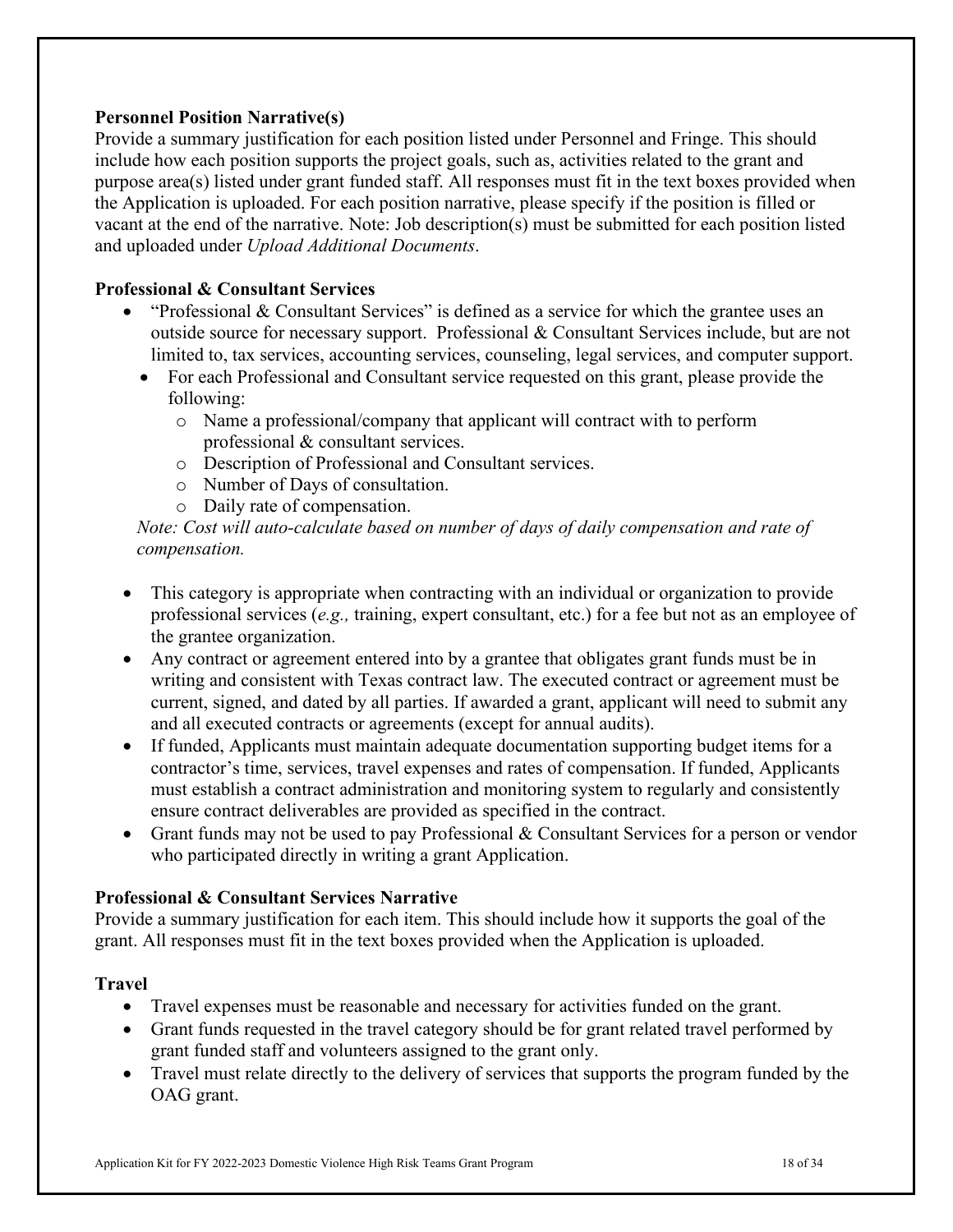- Enter the name of the training event, the positions attending the training (separated by a comma), the total cost of travel by expense type (*i.e.,* Airfare/Mileage, Hotel, etc.), and the % requested by this OAG grant in the % column.
- Cost Requested by this OAG Grant will autofill based on expenses and percentage requested.
- In-State Travel: Lodging, mileage, car rental, airfare, and parking may be reimbursed according to the Texas State Travel Guidelines, unless a grantee's travel policy provides for a lesser reimbursement. The reimbursement rate for these expenses can be found in the Texas State Travel Guidelines at:<https://fmx.cpa.state.tx.us/fm/travel/travelrates.php>
- Out-of-State Travel: Lodging, mileage, car rental, airfare, and parking may be reimbursed according to the General Services Administration (GSA) guidelines, unless a grantee's travel policy provides for a lesser reimbursement. The reimbursement rate for these expenses can be found on the GSA website at: <https://www.gsa.gov/travel-resources>
- For this grant, per diem is limited to actual expenses and is reimbursable according to the Comptroller of Public Accounts guidelines, for overnight travel unless a grantee's travel policy provides for a lesser reimbursement. Per diem is unallowable for non-overnight travel for this grant.
- Hotel tax should be included under the Misc./Hotel Tax line.
- If mileage is to be paid, provide the number of miles and the cost per mile, not to exceed the Texas State Travel Guidelines, in the justification under the Travel Narrative.
- Do not include conference registration fees in the travel budget category. Conference registration fees should be listed in the "Other Direct Operating Expenses" budget category.
- The OAG Sponsored Training subsection is only to be used for OAG Sponsored Training (including the annual conference).
- All other training should be listed under the "Additional Training" subsections.

## **Travel Narrative**

Provide a summary justification describing activities the travel grant funded persons will perform. This should include the proposed travel location, the number of trips planned, the title of grant funded persons who will be making the trips, and how the travel supports the goal of the grant. All responses must fit in the text boxes provided when the Application is uploaded.

## **Equipment**

- "Equipment" is defined as an article of non-expendable, tangible personal property having a useful life of more than one (1) year and a per unit acquisition cost which equals the lesser of the capitalization level established by the grantee for financial statement purposes or \$5,000.
- A grantee may use equipment purchased with OAG funds only for grant related purposes.
- Do not include maintenance or rental fees for equipment in the equipment budget category. Equipment maintenance or rental fees should be listed in the "Other Direct Operating Expenses" budget category.
- Enter the % of the total cost allocated to this grant project in the % column of the Equipment Chart.
- **Do not include computers in the equipment budget category**. Computers should be listed in the supplies budget category under their own line item.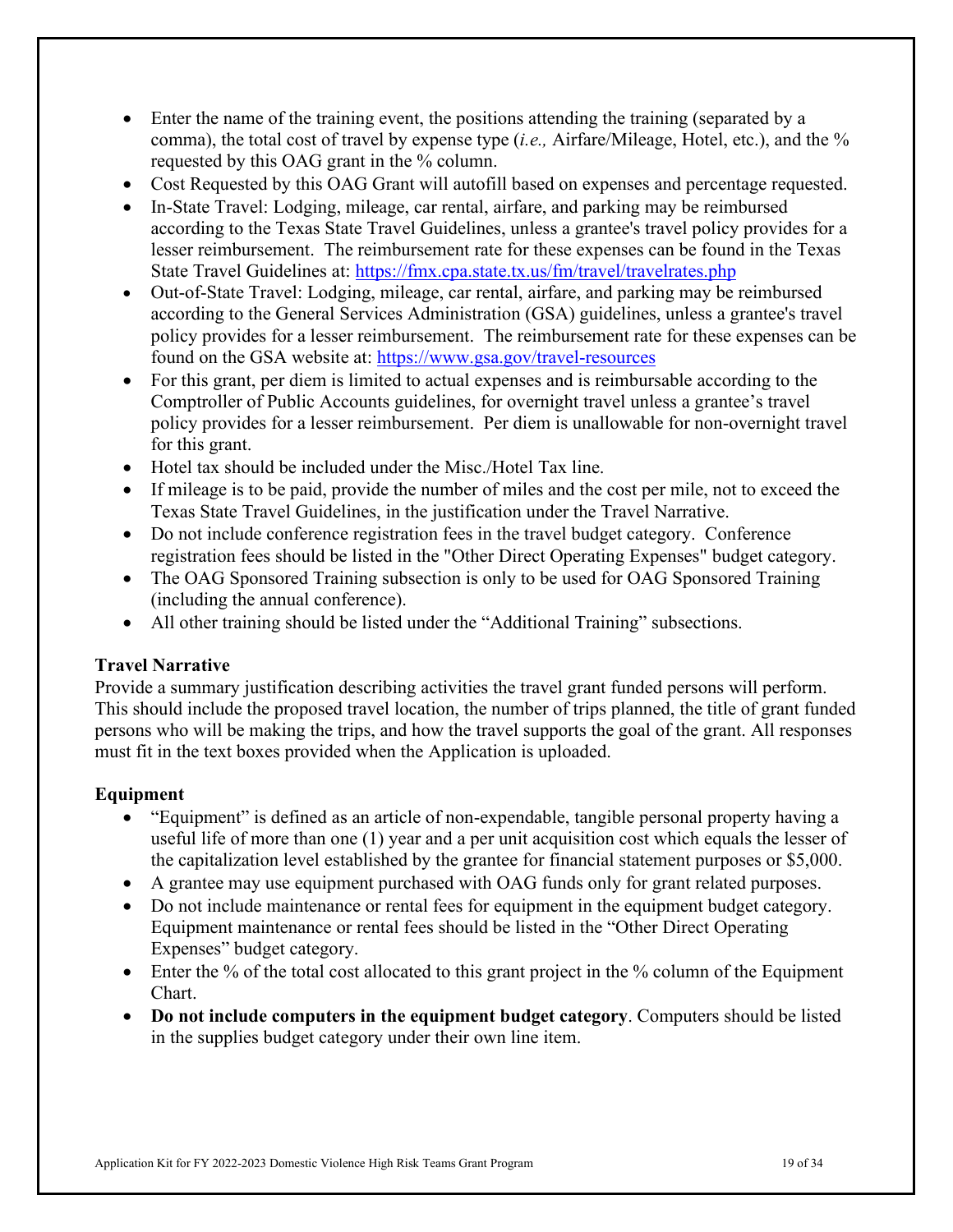## **Equipment Narrative**

Provide a summary justification for each item. This should include the title of grant funded persons who will be using each piece of equipment and how the use supports the goal of the grant. All responses must fit in the text boxes provided when the Application is uploaded.

## **Supplies**

- "Supplies" is defined as consumable items directly related to the day-to-day operations of the grant program. Allowable items include, but are not limited to, office supplies, paper, postage, education resource materials, and personal protective equipment (PPE) for grant funded staff and clients as appropriate.
- The OAG will not approve funds for the purchase of promotional items or recreational activities.
- Computers, regardless of cost, should be included under supplies and should be listed under their own line item.
- Costs for supplies should be allocated for grant funded persons listed on this Application.
- Enter the % of the total cost allocated to this grant project in the % column of the Supplies Chart.
- Each Applicant is required to have access to a computer in order to perform data collection and reporting to the OAG. If the Applicant does not currently have a computer, then one may be budgeted as part of this grant or secured through other means.
- Furniture, regardless of cost, should be included under supplies.

## **Supplies Narrative**

Provide a summary justification for each item. This should include how it supports the goal of the grant. All responses must fit in the text boxes provided when the Application is uploaded.

## **Other Direct Operating Expenses (ODOE)**

- "Other Direct Operating Expenses" are defined as those costs not included in other budget categories that are directly related to the day-to-day operations of the grant program. Examples: Utilities, rent, insurance, security fees, or maintenance fees.
- Registration fees for conferences, including virtual conferences, and other training sessions should be included in this category. List the name of the conference and/or training to be attended.
- Funds may not be used to purchase food and beverages.
- Enter the % of the total cost allocated to this grant project in the % column of the Other Direct Operating Expenses Chart.
- Funding for Domestic Violence High Risk Teams (Subgrants) has already been entered by the OAG.

## **ODOE and Cost Allocation**

Grantees often allocate program expenses across more than one funding source. Listed below are four allowable allocation methods and examples of how allocation methods can be applied to the appropriate funding source.

• Other Direct Operating Expenses that benefit more than one grant should be allocated proportionately to the benefit or service received. The method used to allocate cost should be a reasonable and measurable means of distributing the cost to those grants, and consistently applied to the type of cost.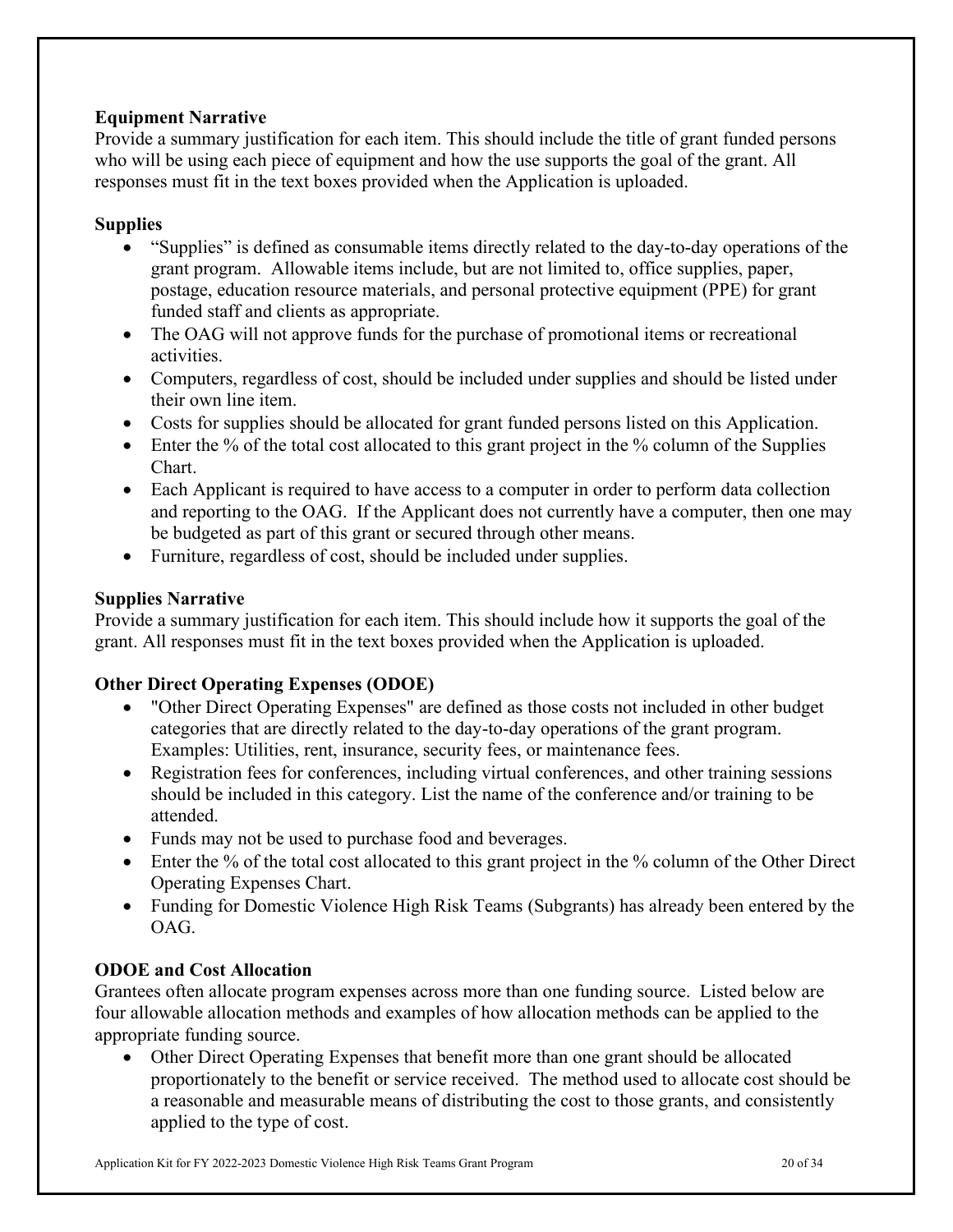- It is acceptable to use different allocation methods for different types of ODOE expense, as long as the allocation method is applied consistently for those expenses.
- Four common and acceptable allocation methods for ODOE expenses are: (1) funding, (2) full-time equivalents (FTE), (3) square footage, and (4) direct use. Allowable methods related to specific costs are shown in the chart below: This chart is an example of using different allocation methods for different specific costs.

|                  |                |              | <b>Square</b> |                   |
|------------------|----------------|--------------|---------------|-------------------|
| <b>Cost Type</b> | <b>Funding</b> | <b>FTE</b>   | Footage       | <b>Direct Use</b> |
| Copiers          | $\mathbf{x}$   | $\mathbf{x}$ |               | X                 |
| Data Line        | $\mathbf{x}$   | X            |               |                   |
| Equip            |                |              |               |                   |
| Maintenance      | $\mathbf{x}$   | X            |               |                   |
| Janitorial       | $\mathbf{X}$   | $\mathbf{x}$ | $\mathbf{x}$  |                   |
| Postage          | $\mathbf{x}$   | X            |               | X                 |
| Printing         | $\mathbf{x}$   | $\mathbf{x}$ |               | $\mathbf x$       |
| Rent             | $\mathbf X$    | X            | X             |                   |
| Telephones       | $\mathbf{x}$   | X            |               |                   |
| <b>Utilities</b> | X              | X            | X             |                   |

## **ALLOWABLE ALLOCATION METHODS**

## *The following are descriptions and examples of the acceptable methods:*

*(1) Funding Source Based:* The proportion of expense borne by each funding source is allocated based on the proportion of funding provided. For example:

| <b>Funding Source Based Example</b>                  |           |
|------------------------------------------------------|-----------|
| Total Operating Budget of Grantee A                  | \$475,000 |
| <b>OAG</b> Grant Funds                               | \$75,000  |
| $75,000 \div 475,000 = 0.16$                         |           |
| OAG Grant portion of the expense = $16\%$            |           |
| The OAG Grant should not be charged more than the    |           |
| allowable ODOE costs. In this example, the allowable |           |
| portion is 16% of the total cost.                    |           |

*(2) Full-time equivalents (FTE) Based:* FTE is the numerical representation of full and part-time work activities. A person working full-time represents 1.00 FTE; a person working half-time represents .50 FTE.

## *Steps to calculate the annual number of FTEs:*

- 1. Determine the total number of hours worked for all employees.
- 2. Divide that number by 2080 to calculate the overall total number of FTEs.
- 3. To obtain the number of FTEs charged to the grant, determine the total number of hours to be directly charged to the grant and divide by 2080. (2080 is the number of hours per year for a full-time FTE at 40 hours per week).
- 4. To obtain percentage of the grant FTEs, divide the FTE total for the grant by the total of the organization FTEs calculated in step 2.

Application Kit for FY 2022-2023 Domestic Violence High Risk Teams Grant Program 21 of 34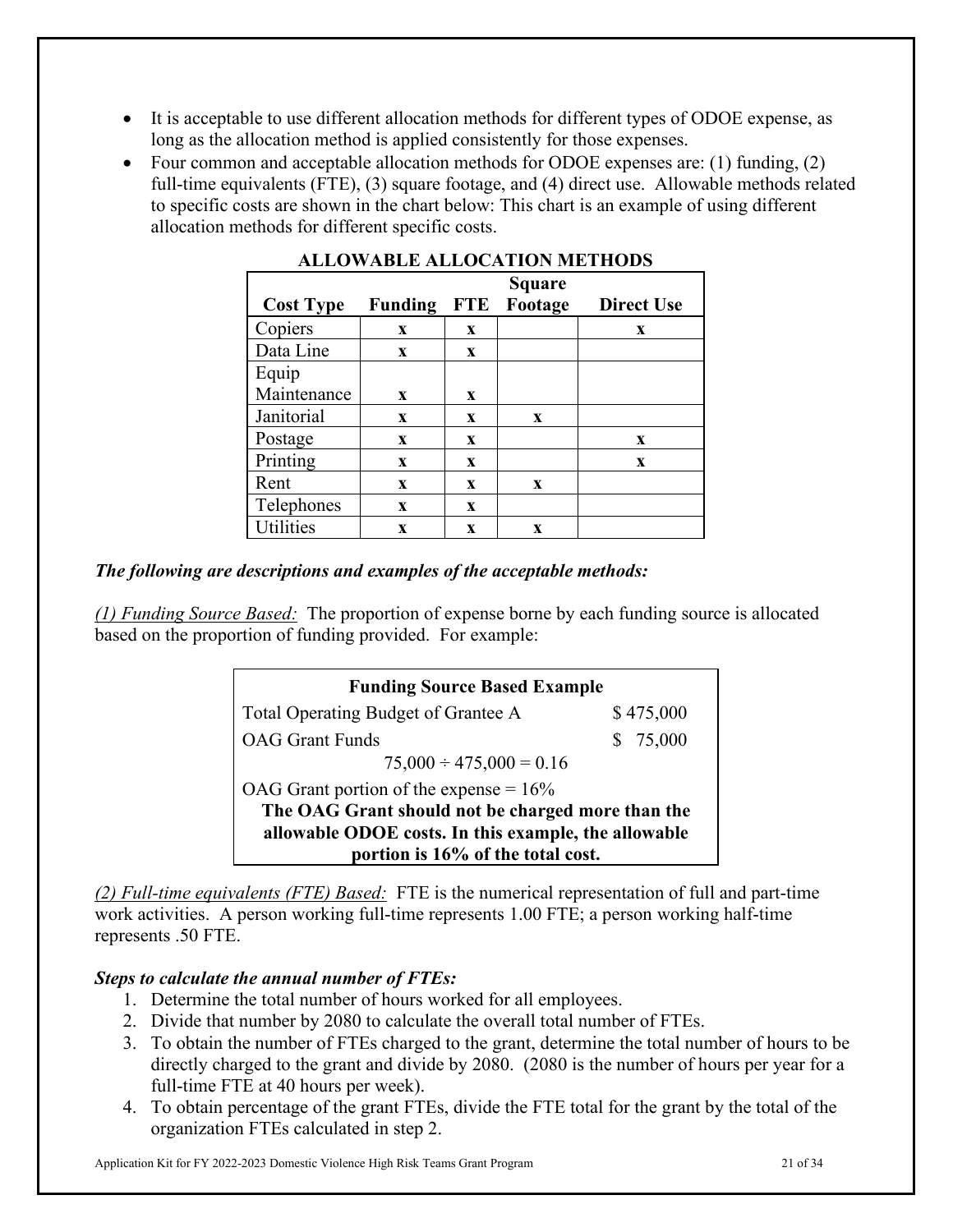5. This calculation will provide the percentage of ODOE cost that could be allocated to the grant.

| <b>FTE Based Example</b> |                                                    |  |
|--------------------------|----------------------------------------------------|--|
|                          | 20,800 total hours charged for all staff (based on |  |
|                          | time sheets or payroll records)                    |  |
|                          | $20,800 / 2080 = 10$ FTEs overall                  |  |
|                          | 5,600 staff hours charged to grant A (based on     |  |
| <b>Annual FTE</b>        | time sheets or payroll records)                    |  |
| <b>Calculation</b>       | $5,600 / 2080 = 2.7$ FTE's charged to that grant A |  |
|                          | 2.7 (FTE charged to grant A) / 10 (FTEs overall)   |  |
|                          | $= .27(27%)$                                       |  |
|                          | $27\%$ x ODOE expense = amount to be allocated     |  |
|                          | to grant A                                         |  |

*(3) Square Footage Based:* This is cost calculated by measuring the square footage (sq. ft.) to determine the allocation percentage for direct use and common area. Listed below is an example to determine rent.

**Direct Use** is defined as an area occupied by funded grant staff under this grant. **Common Area** is defined as an area shared by all employees of the organization.

## *Steps to Calculate Square Footage*

1. Calculate the total square footage and divide by the monthly rent to determine the cost per square foot.

| Total Sq. Footage = 1250; Rent = $$1200$ per month; $$1200 / 1250 = $.96$ per sq ft |
|-------------------------------------------------------------------------------------|
| Suite 1 (Program A) $10 \times 13.8 = 138$ sq ft                                    |
| Suite 2 (Program B) $10 \times 13.8 = 138$ sq ft                                    |
| Suite 3 (Program C) $10 \times 13.8 = 138$ sq ft                                    |
| Suite 4 (Program D) $10 \times 13.8 = 138$ sq ft                                    |
| Conf. Rm (Common Area) $22 \times 15 = 330$ sq ft                                   |
| Rest Rm 1 (Common Area) $6 \times 8 = 48$ sq ft                                     |
| Break Area (Common Area) $8 \times 8 = 64$ sq ft                                    |
| Storage Rm (Common Area) $8 \times 8 = 64$ sq ft                                    |
| Hallway (Common Area) $48 \times 4 = 192$ sq ft                                     |

2. Multiply the direct use square footage by the cost per square foot. This will provide the direct use cost.

| Direct Use Cost by Program                                       |                             |
|------------------------------------------------------------------|-----------------------------|
| Program A (Direct Use)                                           | 138 sq ft x $.96 = $132.48$ |
| Program B (Direct Use)                                           | 138 sq ft x $.96 = $132.48$ |
| Program C (Direct Use)                                           | 138 sq ft x $.96 = $132.48$ |
| Program D (Direct Use)                                           | 138 sq ft x $.96 = $132.48$ |
| Common Area (Allocable ODOE Expense) 698 sq ft x $.96 = $670.08$ |                             |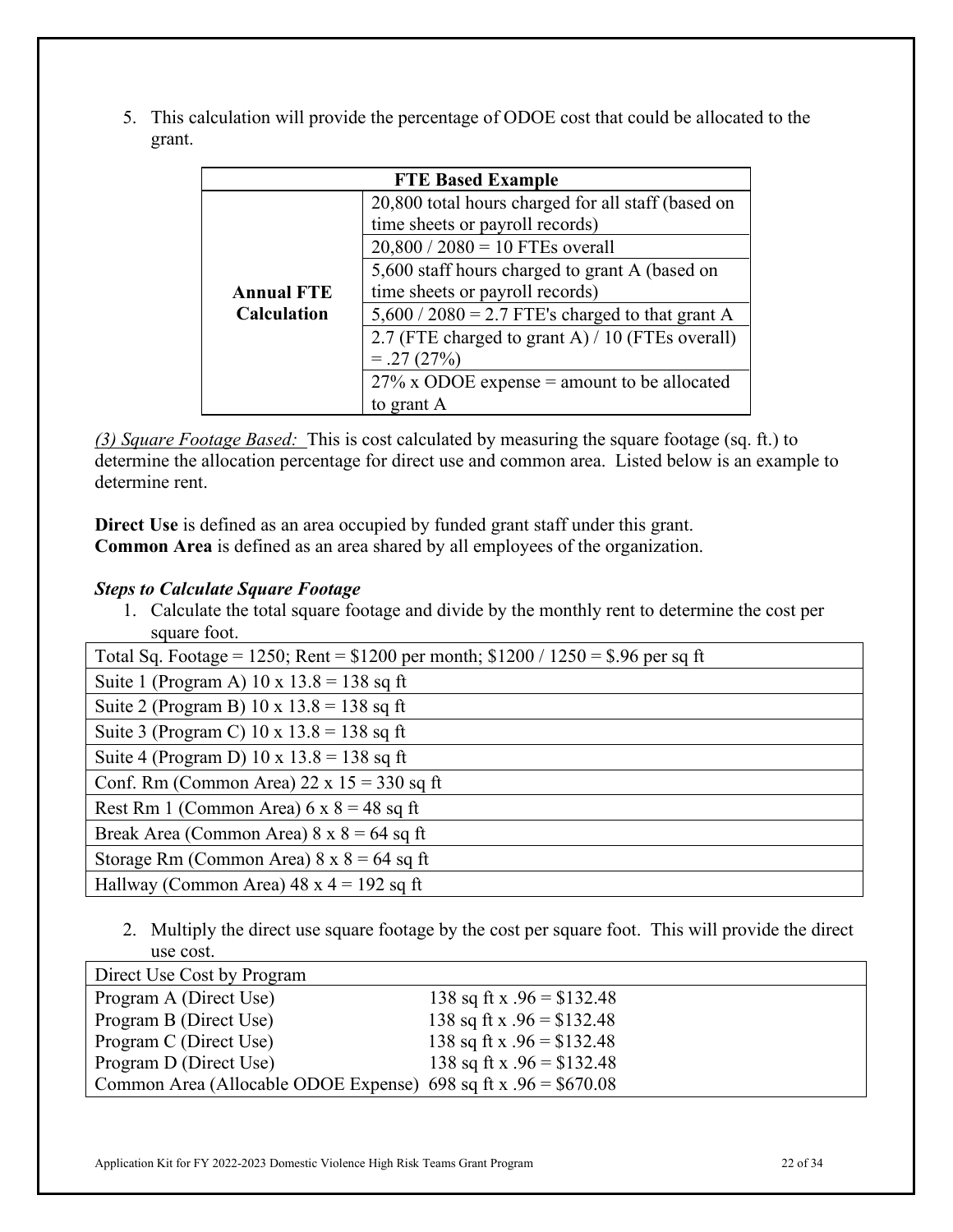- 3. Add the total square feet of all the direct use areas (Program  $A+$  Program  $B+$  Program  $C+$ Program D) = Program ABCD direct use  $(138 + 138 + 138 + 138 = 552)$ .
- 4. Divide each direct use space by the total direct use to obtain % to distribute Common Area cost (Program A is  $138 / 552 = 25\%$ ).
- 5. Multiply this percentage by the cost of the Common Area to obtain the additional cost for each program Common Areas. (Program  $A = 25\%$  X Common Area cost of \$670.08 = \$167.52).
- 6. Program A is allocated the \$132.48 based on direct use and \$167.52 for the proportionate Common Area. Program A allocation for rent based on square footage is \$132.48 + \$167.52 = \$300.00. *Repeat for Program B, Program C and Program D*.

*(4) Direct Use Based:* This is used when the ODOE cost can be directly charged to a grant by using meter readings, copy counts, etc.

## **Other Direct Operating Expenses Narrative**

Provide a summary justification for each item. This should include how it supports the goal of the grant. All responses must fit in the text boxes provided when the Application is uploaded.

## **Budget Total for the First Year of the Grant**

This section is auto calculated based on the Applicant's responses. The Applicant will not enter any information in this section. Applications requesting an amount below the minimum or above the maximum may not be considered. If the Application is awarded, the budget may be adjusted by the OAG to fit within the minimum and maximum amounts. *Reminder: The budget submitted with this application, if funded and as approved by the OAG, will be your budget for the first fiscal year*.

## **Second Year of the Grant Cycle**

**All applicants must complete the second-year budget request on the 2nd year tab of the budget workbook.** All instructions provided above for each budget category apply to the 2nd year budget as well.

## **Budget Total for the Second Year of the Grant**

This section is auto calculated based on the Applicant's responses. The Applicant will not enter any information in this section. Applications requesting an amount below the minimum or above the maximum may not be considered. If the Application is awarded, the budget may be adjusted by the OAG to fit within the minimum and maximum amounts. *The budget you submit with this application, if funded and as approved by the OAG, will be your budget for the second fiscal year*.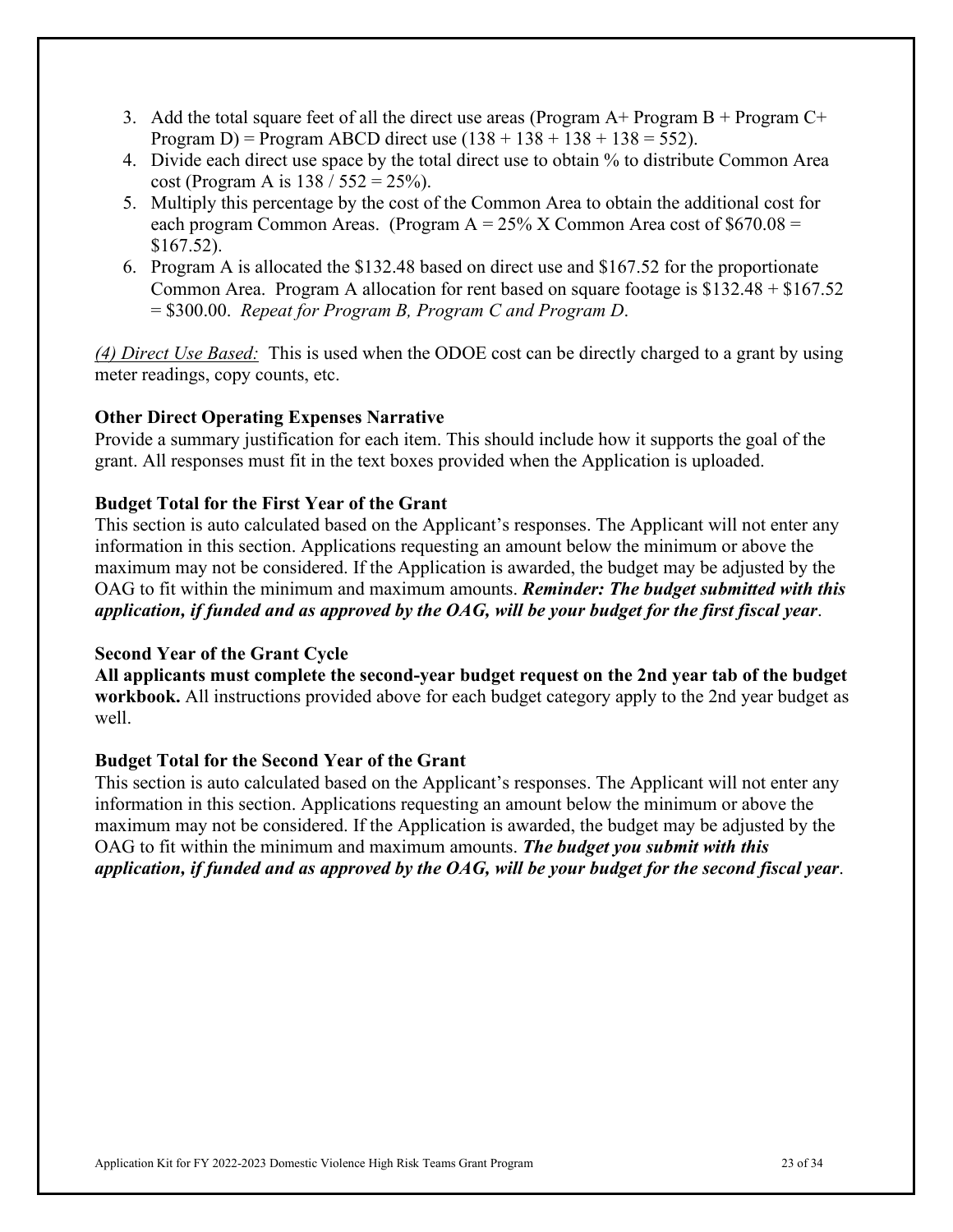## **IV. OAG CERTIFICATIONS AND ASSURANCES**

## **THE OAG HAS ADOPTED THE FOLLOWING CERTIFICATIONS AND ASSURANCES AS APPLICABLE TO ALL RECIPIENTS OF THE DOMESTIC VIOLENCE HIGH RISK TEAMS GRANT PROGRAM**.

The Applicant agrees to:

(1) Comply with Texas Government Code, Chapter 573, by ensuring that no officer, employee, or member of the Applicants governing body or of the Applicant's contractor shall vote or confirm the employment of any person related within the second degree of affinity or the third degree of consanguinity to any member of the governing body or to any other officer or employee authorized to employ or supervise such person unless otherwise provided by law, as applicable, under Texas Government Code, Chapter 2252 or Chapter 783. This prohibition shall not prohibit the employment of a person who shall have been continuously employed for a period of two (2) years, or such other period stipulated by local law, prior to the election or appointment of the officer, employee, or governing body member related to such person in the prohibited degree.

(2) Comply, as applicable, with Texas Government Code, Chapter 552, ("Texas Public Information Act") which requires the public information that is collected, assembled or maintained by the Applicant to be available to the public during normal business hours, unless otherwise provided by law as applicable under Texas Government Code, Chapter 2252 or court order.

(3) Comply, as applicable, with Texas Government Code, Chapter 551, ("Texas Open Meetings Act") which requires all regular, special or called meeting of governmental bodies to be open to the public, except as otherwise provided by law or specifically permitted in the Texas Constitution.

(4) Comply with Texas Family Code, Section 231.006, which prohibits payments to a person who is in arrears on child support payments.

(5) If Applicant is a health and human services agency or public safety or law enforcement agency, it may not contract with or issue a license, certificate or permit to the owner, operator or administrator of a facility if the license, permit or certificate has been revoked by another health and human services agency or public safety or law enforcement agency.

(6) If Applicant is a law enforcement agency regulated by Texas Occupations Code, Chapter 1701, it must be in compliance with all rules adopted by the Texas Commission on Law Enforcement Officer pursuant to Chapter 1701 or must provide the OAG with a certification from the Texas Commission on Law Enforcement that the agency is in the process of achieving compliance with such rules.

(7) Agrees that when incorporated into a grant award or contract, these standard assurances become terms or conditions for receipt of grant funds and that the Applicant shall maintain an appropriate contract administration system to ensure that all terms, conditions, and specifications are met.

(8) Comply with the Texas Family Code, Section 261.101 which requires reporting of all suspected cases of child abuse to local law enforcement authorities and to the Texas Department of Family and Protective Services. Applicant shall also ensure that all program personnel are properly trained for and aware of this requirement.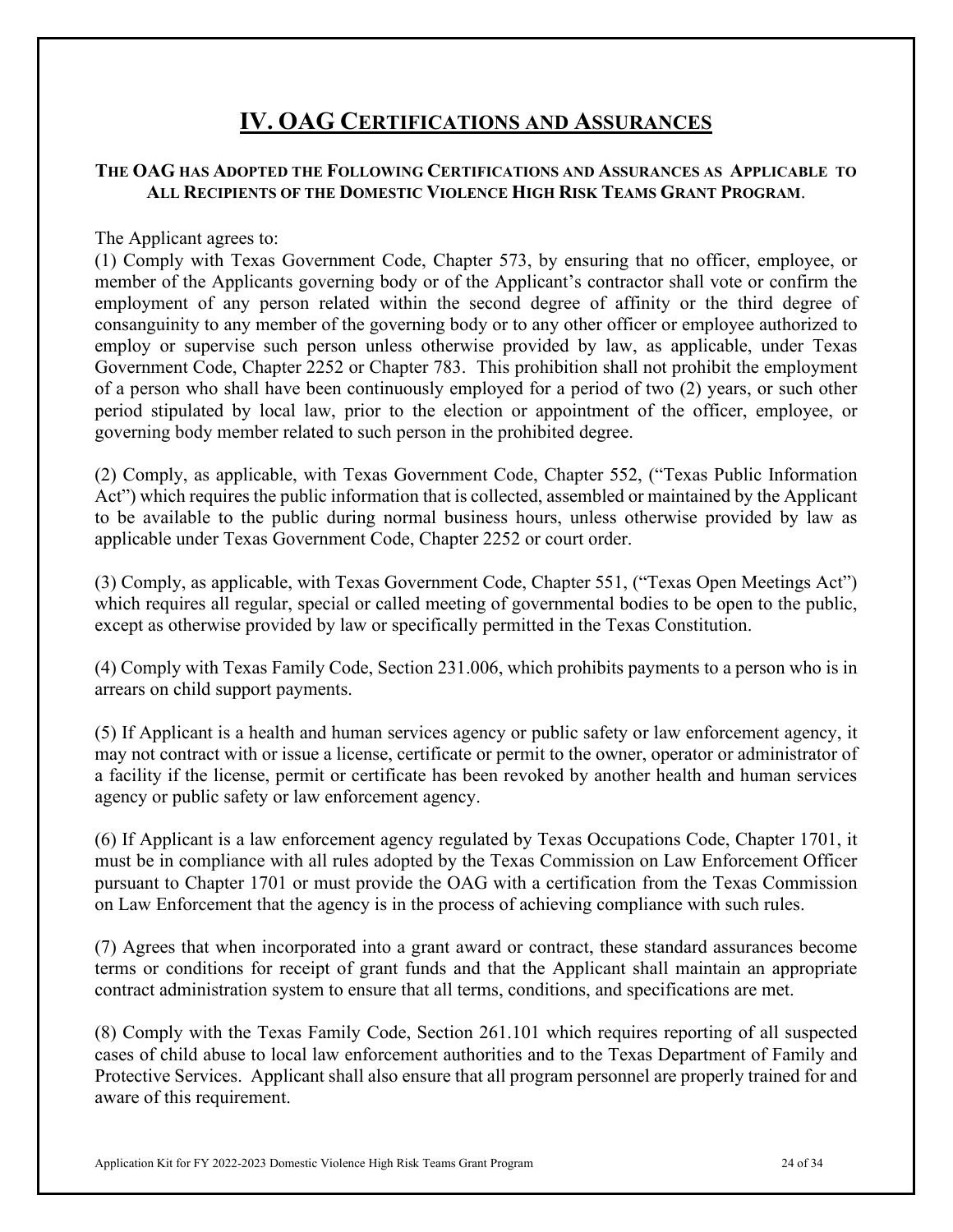(9) Comply with all applicable state and federal statutes relating to nondiscrimination. These include, but are not limited to, the following: (a) Title VI of the Civil Rights Act of 1964 (P.L. 88-352) which prohibits discrimination on the basis of race, color or national origin; (b) Title IX of the Education Amendments of 1972, as amended (20 U.S.C. §§ 1681–83, 1685–86), which prohibits discrimination on the basis of sex; (c) Section 504 of the Rehabilitation Act of 1973, as amended (29 U.S.C. § 794), which prohibits discrimination on the basis of handicaps, and the Americans With Disabilities Act of 1990 (42 U.S.C. §§ 12131–34); (d) the Age Discrimination Act of 1974, as amended (42 U.S.C. §§ 6101–07), which prohibits discrimination on the basis of age; (e) the Drug Abuse Office and Treatment Act of 1972 (P.L. 92-255), as amended, relating to nondiscrimination on the basis of drug abuse; (f) the Comprehensive Alcohol Abuse and Alcoholism Prevention, Treatment and Rehabilitation Act of 1970 (P.L. 91-616), as amended, relating to nondiscrimination on the basis of alcohol abuse or alcoholism; (g) Sections 523 and 527 of the Public Health Service Act of 1912 (42 U.S.C. §§ 290dd-3, 290ee-3), as amended, relating to confidentiality of alcohol and drug abuse patient records; (h) Title VIII of the Civil Rights Act of 1968 (42 U.S.C. §§ 3601 *et seq.*), as amended, relating to nondiscrimination in the sale, rental or financing of housing; (i) any other nondiscrimination provisions in the specific statute(s) under which Application for Federal assistance is being made; and (j) the requirements of any other nondiscrimination statute(s) which may apply to the Application.

(10) Comply, as applicable, with the provisions of the Davis-Bacon Act (40 U.S.C. §§ 3141–48), the Copeland Act (40 U.S.C. § 3145 and 18 U.S.C. § 874), and the Contract Work Hours and Safety Standards Act (40 U.S.C. §§ 3701–08), regarding labor standards for federally assisted construction sub-agreements.

(11) Comply, as applicable, with the requirements of the provisions of the Uniform Relocation Assistance and Real Property Acquisitions Act of 1970 (P.L. 91-646) which provide for fair and equitable treatment of persons displaced or whose property is acquired as a result of Federal or federally assisted programs. These requirements apply to all interests in real property acquired for project purposes regardless of Federal participation in purchases.

(12) Comply, as applicable, with the provisions of the Hatch Act (5 U.S.C. §§ 1501–08, 7324 *et seq.*), which limit the political activity of employees whose principal employment activities are funded in whole or in part with Federal funds.

(13) Comply with the minimum wage and maximum hours provisions of the Federal Fair Labor Standards Act (29 U.S.C. §§ 201 *et seq.*) and the Intergovernmental Personnel Act of 1970 (42 U.S.C. §§ 4701 *et seq.*), as applicable.

(14) Ensure, as applicable, that the facilities under its ownership, lease or supervision which shall be utilized in the accomplishment of the project are not listed on the Environmental Protections Agency's (EPA) list of Violating Facilities and that it will notify the Federal grantor agency of the receipt of any communication from the Director of the EPA Office of Federal Activities indicating that a facility to be used in the project is under consideration for listing by the EPA, (Executive Order (EO) 11738).

(15) Comply, as applicable, with the flood insurance purchase requirements of 102(a) of the Flood Disaster Protection Act of 1973 (P.L. 93-234, 42 U.S.C. §§ 4001 *et seq.*). Section 102 (a) requires the purchase of flood insurance in communities where such insurance is available as a condition for the receipt of any Federal financial assistance for construction or acquisition proposed for use in any area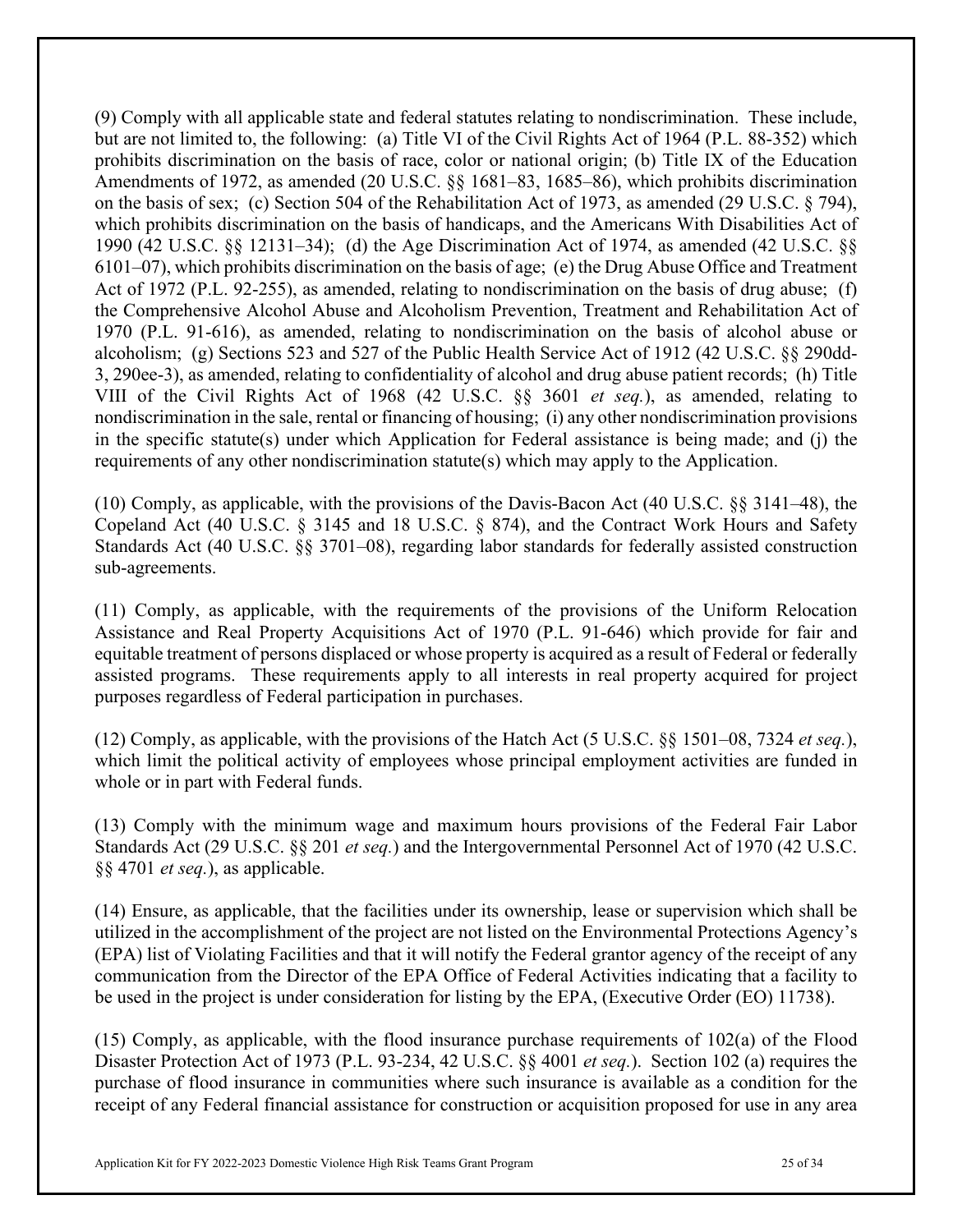that has been identified by the Secretary of the Department of Housing and Urban Development as an area having special flood hazards.

(16) Comply, as applicable, with environmental standards which may be prescribed pursuant to the following: (a) institution of environmental quality control measures under the National Environmental Policy Act of 1969 (P.L. 91-190) and EO 11514; (b) notification of violating facilities pursuant to EO 11738; (c) protection of wetlands pursuant to EO 11990; (d) evaluation of flood hazards in floodplains in accordance with EO 11988; (e) assurance of project consistency with the approved State management program developed under the Coastal Zone Management Act of 1972 (16 U.S.C. § 1451 *et seq.*); (f) conformity of federal actions to State (Clean Air) Implementation Plans under Section 176(c) of the Clean Air Act of 1955, as amended (42 U.S.C. §§ 7401 *et seq.*); (g) protection of underground sources of drinking water under the Safe Drinking Water Act of 1974, as amended (P.L. 93-523); and (h) protection of endangered species under the Endangered Species Act of 1973, as amended, (P.L. 93-205).

(17) Comply, as applicable, with the Wild and Scenic Rivers Act of 1968 (16 U.S.C. §§ 1271 *et seq.*) related to protecting components or potential components of the national wild and scenic rivers system.

(18) Comply, as applicable, in assisting the awarding agency in assuring compliance with Section 106 of the National Historic Preservation Act of 1966 (P.L. 89-665), as amended, EO 11593 (identification and protection of historic properties), and the Archaeological and Historic Preservation Act of 1974 (P.L. 86-523), as amended.

(19) Comply, as applicable, with the Laboratory Animal Welfare Act of 1966 (P.L. 89-544, as amended, 7 U.S.C. §§ 2131 *et seq.*) pertaining to the care, handling, and treatment of warm blooded animals held for research, teaching, or other activities supported by this award of assistance.

(20) Comply, as applicable, with the Lead-Based Paint Poisoning Prevention Act (P.L. 91-695), as amended, which prohibits the use of lead-based paint in construction or rehabilitation of residential structures.

(21) Comply, as applicable, with the Pro-Children Act of 1994 (P.L. 103-227, 20 U.S.C. §§ 6081–84), which prohibits smoking within any portion of any indoor facility used for the provision of services for children as defined by the Act.

(22) Comply, as applicable, with the requirements of Section  $106(g)$  of the Trafficking Victims Protection Act of 2000 (22 U.S.C. § 7104), as amended, which prohibits grant award recipients or a sub-recipient from (1) engaging in severe forms of trafficking in persons during the period of time that the award is in effect, (2) procuring a commercial sex act during the period of time that the award is in effect or (3) using forced labor in the performance of the award or sub-awards under the award.

(23) Comply with all applicable federal and state tax laws and be solely responsible for filing all required state and federal tax forms.

(24) Comply with all applicable requirements of all other federal and state laws and requirements governing this program.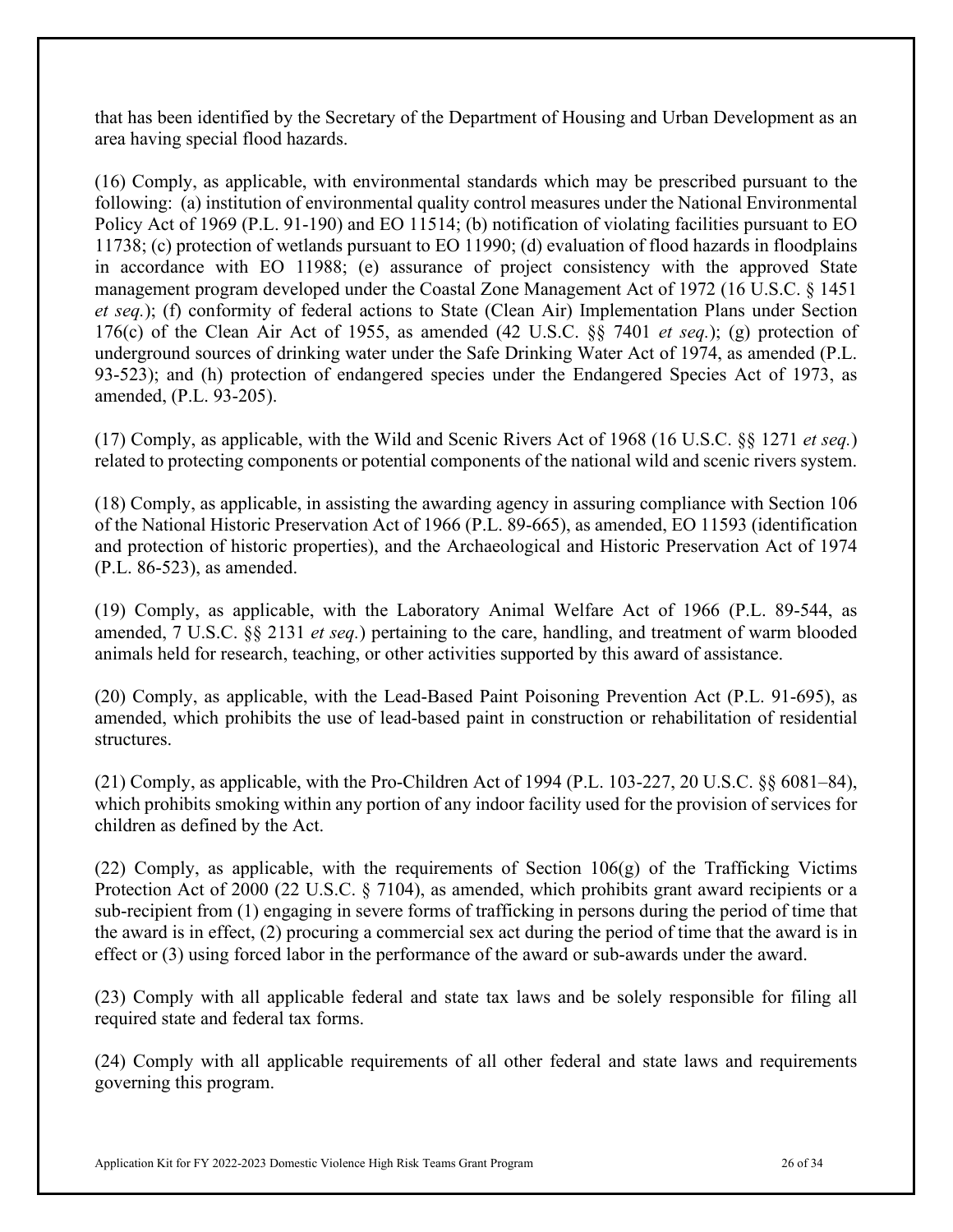(25) Certifies, as a signatory party to the grant contract, that it is not debarred or suspended or otherwise excluded from or ineligible for participation in federal assistance programs.

(26) Comply with applicable provisions of the model HIV/AIDS workplace guidelines of the Texas Department of State Health Services, as required by the Texas Health and Safety Code, Section 85.001 *et seq.*

Application Kit for FY 2022-2023 Domestic Violence High Risk Teams Grant Program 27 of 34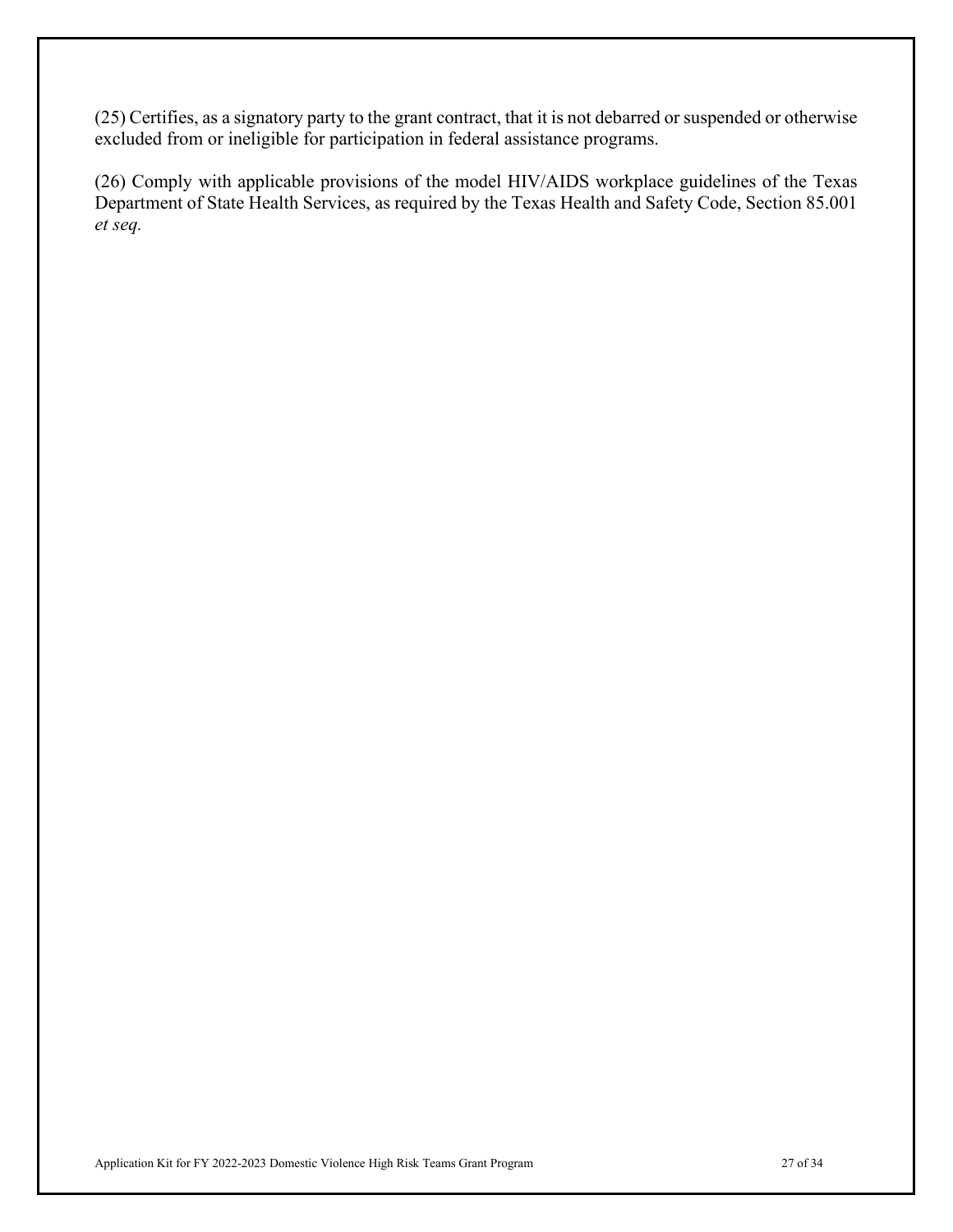## **Other Certifications and Assurances**

#### **EQUAL EMPLOYMENT OPPORTUNITY PROGRAM CERTIFICATION**

The Applicant certifies that if it is required to file an Equal Employment Opportunity Plan (EEOP), the Applicant will do so in compliance with the applicable federal requirements.

#### **DISCLOSURE AND CERTIFICATION REGARDING LOBBYING**

The Applicant certifies:

1. No federal/state appropriated funds have been paid or will be paid to any person for influencing or attempting to influence an officer or employee of any agency, a member of Congress or the Texas Legislature, or an employee of a member of Congress or the Texas Legislature in connection with the awarding of any federal/state contract, the making of any federal/state grant, the making of any federal/state loan, the entering into of any cooperative agreement, and the extension, continuation, renewal, amendment, or modification of any federal/state contract, grant, loan, or cooperative agreement; and

2. If any non-federal/state funds have been paid or will be paid to any person for influencing or attempting to influence an officer or employee of any agency, a member of Congress or the Texas Legislature, an officer or employee of Congress or the Texas Legislature, or an employee of a member of Congress or the Texas Legislature in connection with this federal/state contract, grant, loan, or cooperative agreement, the undersigned shall contact the Grants Administration Division of the OAG for the "Disclosure Form to Report Lobbying."

## **NON-PROCUREMENT DEBARMENT CERTIFICATION**

The Applicant certifies that it and its principals:

(a) Are not presently debarred, suspended, proposed for debarment, declared ineligible, sentenced to a denial of Federal or State benefits by a State or Federal court, or voluntarily excluded from covered transactions by any Federal department or agency;

(b) Have not within a three-year period preceding this Application been convicted of or had a civil judgment rendered against them for commission of fraud or a criminal offense in connection with obtaining, attempting to obtain, or performing a public (Federal, State, or local) transaction or contract under a public transaction; violation of Federal or State antitrust statutes or commission of embezzlement, theft, forgery, bribery, falsification or destruction of records, making false statements, or receiving stolen property;

(c) Are not presently indicted for or otherwise criminally or civilly charged by a governmental entity (Federal, State, or local) with commission of any of the offenses enumerated in paragraph (b) of this certification; and

(d) Have not within a three-year period preceding this Application had one or more public transactions (Federal, State, or local) terminated for cause or default. Tex. Gov't Code § 2155.077.

If Applicant is unable to certify to any of the statements in this Non-procurement Debarment certification, the Applicant shall attach an explanation. Funding is contingent upon OAG review of this explanation.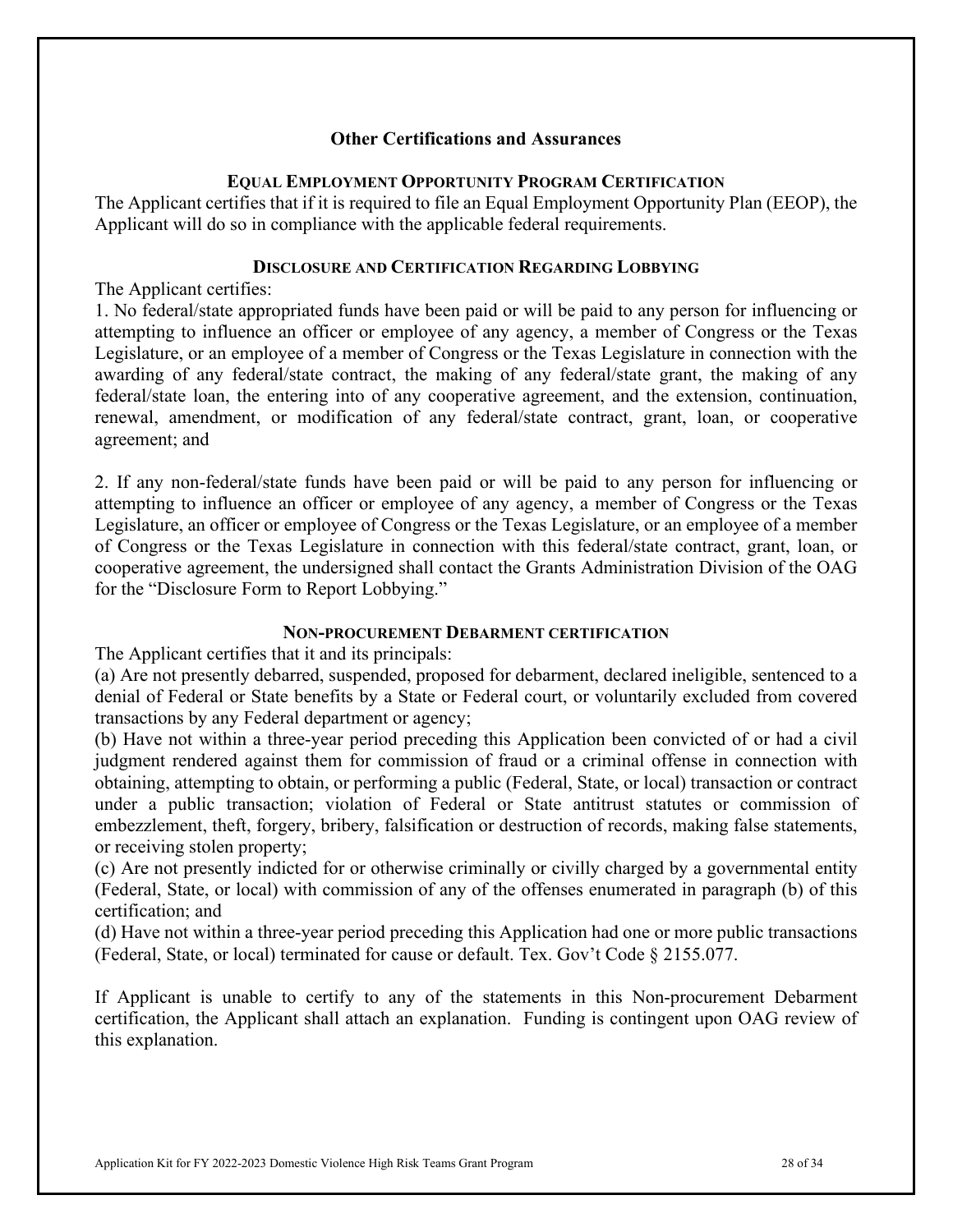#### **DRUG-FREE WORKPLACE CERTIFICATION**

As applicable, the Applicant certifies that it will provide a drug-free workplace by: A. Publishing a statement notifying employees/assignees that the unlawful manufacture, distribution, dispensing, possession, or use of a controlled substance is prohibited in the Applicant's workplace and specifying the actions that will be taken against employees for violation of such prohibition. B. Establishing a drug-free awareness program to inform employees/assignees about:

1. The dangers of drug abuse in the workplace;

- 2. The Applicant's policy of maintaining a drug-free workplace;
- 3. Any available drug counseling, rehabilitation, and employee assistance programs; and

4. The penalties that may be imposed upon employees/assignees for drug abuse violations.

C. Making it a requirement that each employee/assignee to be engaged in the performance of the grant be given a copy of the statement required by paragraph (A).

D. Notifying the employee/assignee in the statement required by paragraph (A) that, as a condition employment/assignment under the grant, the employees/assignee will:

1. Abide by the terms of the statement, and

2. Notify the Applicant and OAG, of any criminal drug statute conviction for a violation occurring in the workplace not later than five days after such conviction.

E. Notifying the agency within ten days after receiving notice under subparagraph (D) (2) from an employee/assignee or otherwise receiving actual notice of such conviction.

F. Taking one of the following actions with respect to any employee/assignee so convicted:

1. Taking appropriate personnel action with respect to any employee/assignee so convicted;

2. Requiring such employee/assignee to participate satisfactorily in drug abuse assistance or rehabilitation program approved for such purposes by a federal, state, or local health, law enforcement, or other appropriate agency.

G. Making a good faith effort to continue to maintain a drug-free workplace through the implementation of paragraphs  $(A)$ ,  $(B)$ ,  $(C)$ ,  $(D)$ ,  $(E)$ , and  $(F)$ .

## **ANNUAL SINGLE AUDIT CERTIFICATION**

The Applicant certifies to the best of its knowledge and belief that one of the following applicable requirements will be met:

1. The Applicant currently expends \$750,000 or more, in combined federal funds during the fiscal year; and, therefore, is required to submit an annual single audit by an independent auditor made in accordance with the Single Audit Act Amendments of 1996 and Uniform Administrative Requirements, Cost Principles, and Audit Requirements for Federal Awards 2 CFR 200.

2. The Applicant currently expends \$750,000 or more in combined state funds during the fiscal year; and, therefore, is required to submit an annual Single Audit by an independent auditormade in accordance with the Texas Grant Management Standards (TxGMS).

3. The Applicant currently expends less than \$750,000 in either federal or state funds during the fiscal year; and therefore, is exempt from the Single Audit Act. Applicant agrees that the OAG may require a limited scope audit as defined in Uniform Administrative Requirements, Cost Principles, and Audit Requirements for Federal Awards 2 CFR 200.

If this Application is for funds in excess of \$25,000, the Applicant certifies the following:

By submission of this proposal, that neither the Applicant nor its principals are presently debarred, suspended, proposed for debarment, declared ineligible, or voluntarily excluded from participation in this transaction by any federal department or state agency.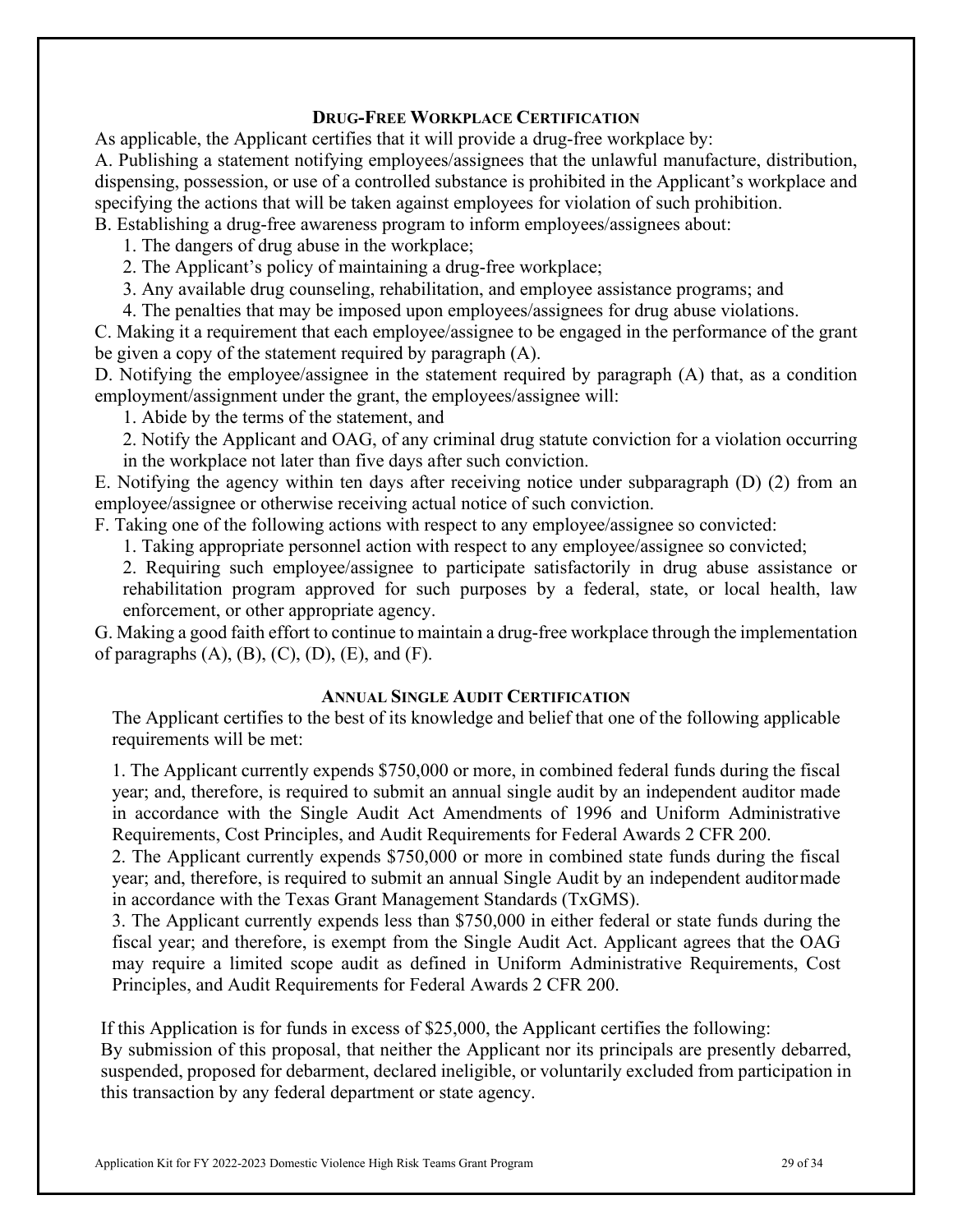If the Applicant is unable to certify the above statements, the Applicant has attached an explanation to this Application.

#### **COMPLIANCE WITH ANNUAL INDEPENDENT FINANCIAL AUDIT FILING REQUIREMENT**

Applicants that are required to undergo a single audit or Annual Independent Financial Audit by statute, regulation, or organizational policy must complete and submit the Single Audit or Annual Financial Audit of the complete program and/or organization and management letter of the audit findings within nine months of the end of the fiscal year of the agency. The audit will meet Uniform Administrative Requirements, Cost Principles, and Audit Requirements for Federal Awards 2 CFR 200 and Texas Grant Management Standards (TxGMS) requirements. Additionally, the Annual Independent Financial Audit will meet Generally Accepted Government Auditing Standards in the event a Single Audit is not required. Applicants whose expenditures require the completion of a Single Audit, must submit a Single Audit to the OAG, an Annual Independent Financial Audit will not satisfy the audit requirement. Applicants who do not meet the expenditure threshold of the Single Audit and are not required by statute, regulation, or organizational policy to complete an Annual Audit, are not required to submit an Annual Audit to the OAG.

Funded Applicants who are required to submit an audit, must submit an audit for previous fiscal year for each year of the grant cycle. Example: For FY 2022, the 2021 audit must be submitted.

#### **COMPLIANCE WITH TxGMS AND THE APPLICABLE 2 CFR 200**

The Applicant assures that it will follow the guidelines in the Texas Grant Management Standards (TxGMS). Both governmental entities as well as non-profit entities are required to follow TxGMS guidelines.

The Applicant assures compliance with all federal/state statutes, regulations, policies, guidelines and requirements, including, but not limited to, TxGMS as well as 2 CFR 200 titled Uniform Administrative Requirements, Cost Principles, and Audit Requirements for Federal Awards (Uniform Guidance).

#### **RETURN OF GRANT FUNDS IN THE EVENT OF LOSS OR MISUSE**

The Applicant agrees that in the event of loss or misuse of the OAG funds, the Applicant assures that the funds will be returned to the OAG in full.

#### **CONFLICT OF INTEREST**

The Applicant assures that there is no conflict of interest that would preclude it from filing the Application or providing the services under this grant. By submitting this Application, Applicant affirms that it has neither given, nor intends to give, at any time hereafter, any economic opportunity, future employment, gift, loan, gratuity, special discount, trip, favor, or service to a public servant or any employee or representative of same, at any time during the procurement process or in connection with this grant Application, except as allowed under relevant state and federal law. The Applicant further agrees that it will establish safeguards to prohibit its employees from using their positions for a purpose that constitutes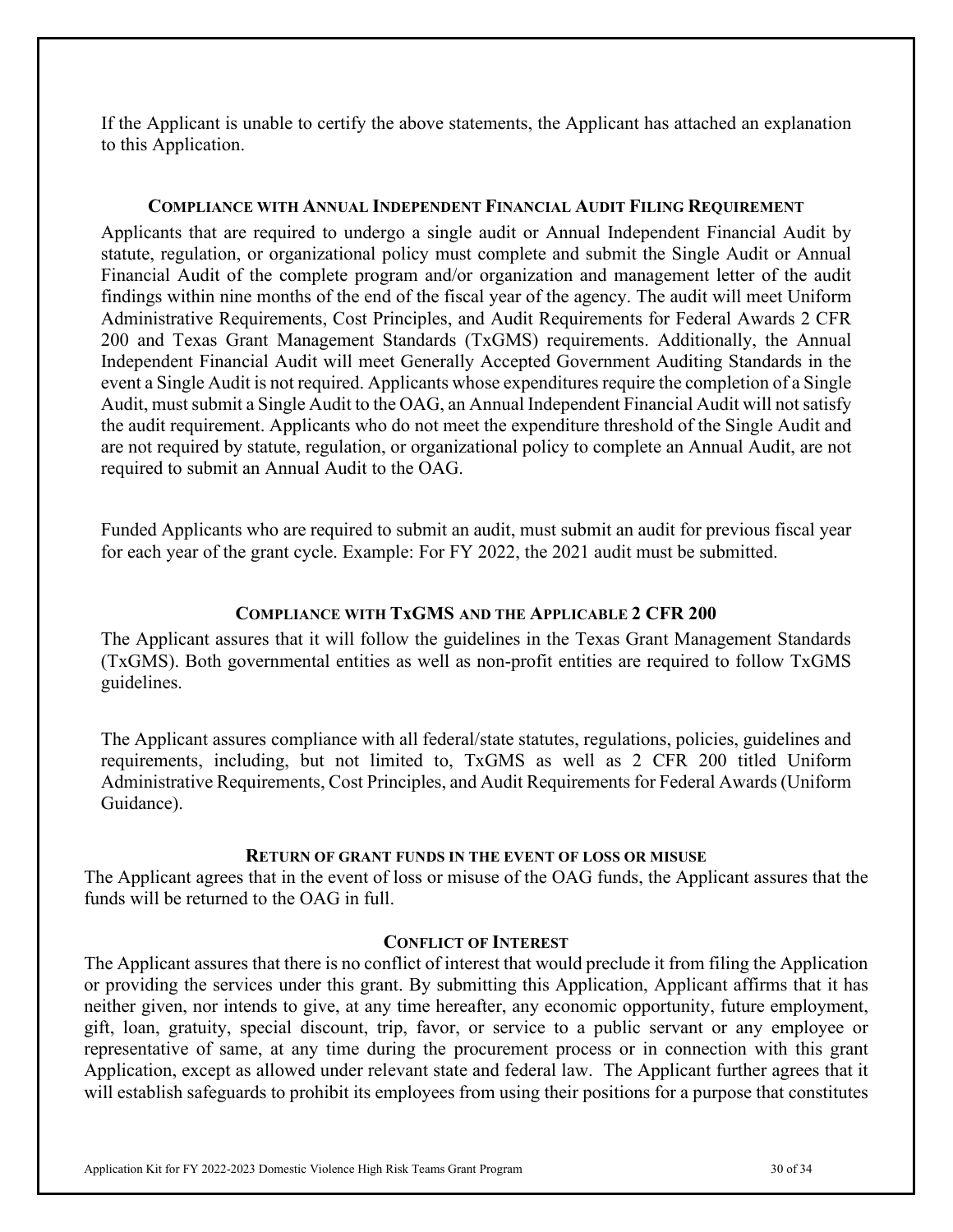or presents the appearance of personal or organizational conflict of interest or personal gain. The Applicant shall operate with complete independence and objectivity without actual, potential, or apparent conflict of interest with respect to the activities conducted under this grant.

Without diminishing the provisions of the prior paragraph, the Applicant assures that as a grantee, grantee personnel, members of a grantee board or governing body, or other persons affiliated with the grant project shall not participate in any proceeding or action where grant funds personally benefit, directly or indirectly, the individuals or their relatives unless otherwise provided by law as applicable under Texas Government Code, Chapter 2252. For the purposes of this provision, "relatives" means persons related to the individual within the third degree by consanguinity or within the second degree by affinity, as determined by Chapter 573 of the Government Code. Grant personnel and officials must avoid any action that results in or creates the appearance of using their official positions for private gain; giving preferential treatment to any person; losing independent judgment or impartiality; making an official decision outside of official channels; or adversely affecting the confidence of the public in the integrity of the program or the OAG.

#### **AUTHORITY TO FILE APPLICATION**

The Applicant has the authority or will receive the appropriate authority by the Applicant's governing body to file the Application, including the authority to agree to the assurances and certifications contained herein.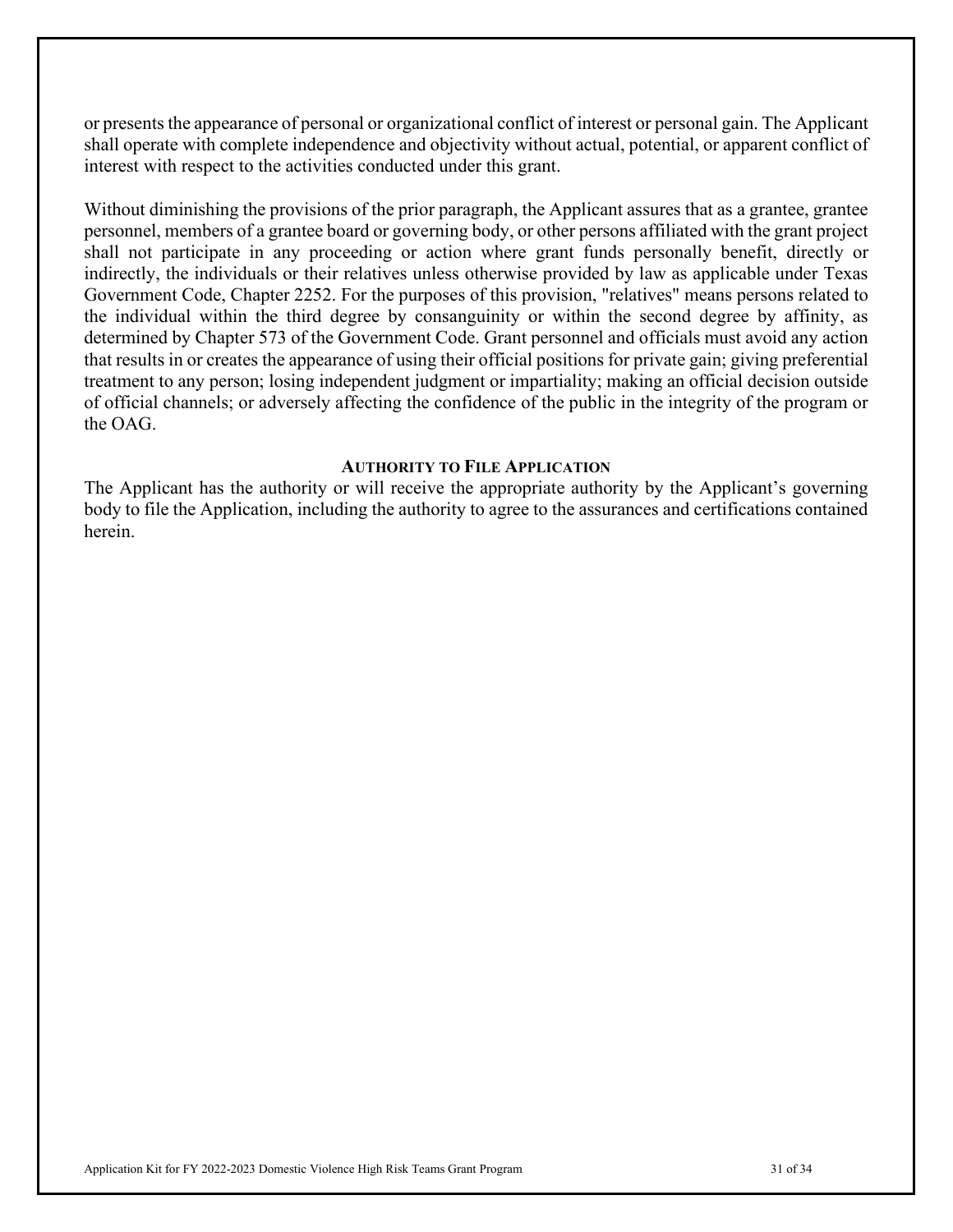## **V. REQUIRED DOCUMENTS FOR SUBMISSION OF APPLICATION**

#### **APPLICATION**

• The Application must be submitted via GOALS

#### **"STATEMENTS SUPPORTING SUBMISSION OF THE APPLICATION TO THE OFFICE OF THE ATTORNEY GENERAL"**

- It must be signed by the Authorized Official (or designated Authorized Official) and uploaded at the time the Application is submitted to the OAG.
- Applications that are received by the OAG without this document will not be considered or funded by the OAG.

#### **"RESOLUTION OF GOVERNING BODY"**

It must be signed and uploaded at the time the Application is submitted to the OAG, unless the timing of the Application due date and requirements of the Texas Open Meetings Act or other requirements prevents the governing body from reviewing and approving the Resolution, and then it may be submitted to the OAG at a later date. (Please note that the Authorized Official must be designated by signature of the governing body. If the Authorized Official is also a member of the governing body, the Authorized Official must be designated by another member's signature. **The Authorized Official cannot sign the Resolution designating him/herself as the Authorized Official.)**

**JOB DESCRIPTIONS** are required for each position requested in the proposed budget.

- Job descriptions must be uploaded with the Application under "Upload Additional Documents". Missing job descriptions may impact the Applicant's funding.
- Job description titles **must** match the titles of the positions on the proposed budget.

**THE APPLICANT SHOULD UPLOAD "STATEMENTS SUPPORTING SUBMISSION OF THE APPLICATION TO THE OFFICE OF THE ATTORNEY GENERAL," "RESOLUTION OF GOVERNING BODY," AND JOB DESCRIPTION(S) IN EACH OF THE CORRESPONDING "TASKS" LOCATED ON THE MAIN PAGE OF YOUR APPLICATION.**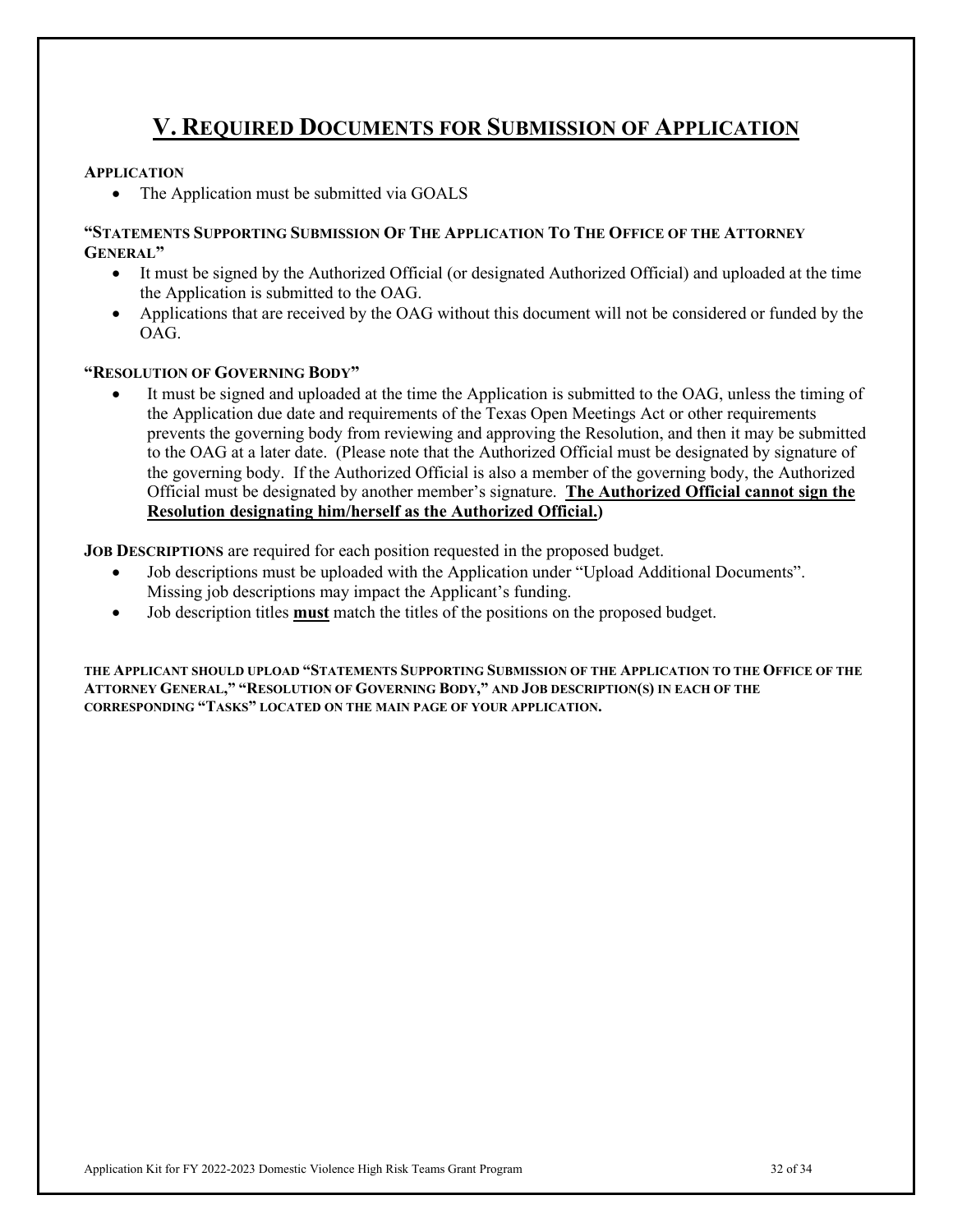## **STATEMENTS SUPPORTING SUBMISSION OF THE APPLICATION TO THE OFFICE OF THE ATTORNEY GENERAL**

## **REQUIRED TO BE SUBMITTED WITH THE APPLICATION BY 11:59 P.M. CDT WEDNESDAY, JUNE 30, 2021 OR THE APPLICATION WILL NOT BE CONSIDERED.**

**INSTRUCTIONS:** Submit this signed required document with the Application.

**LEGAL NAME OF APPLICANT:** 

**REFERENCE ID NUMBER:** 

**1. THIS APPLICATION IS FOR**:

• **Domestic Violence High Risk Teams Grant Program**

**2. TRUE AND CORRECT INFORMATION.** The undersigned certifies that the information contained in this Application is true and correct to the best of his or her knowledge.

**3. OAG CERTIFICATIONS AND ASSURANCES.** The undersigned has read and understands the Certifications and Assurances contained in the Application Kit.

#### **4. DEADLINES AND SUBMISSION OF APPLICATION.**

The undersigned understands that the deadline for submission is 11:59 p.m. CDT, Wednesday, June 30, 2021, and that to meet the deadline, the Applicant must finalize and upload all applicable documents as required in the Application Kit. The undersigned further acknowledges that:

- It is the Applicant's responsibility to submit the Application to the OAG in the specified manner and by the specified date and time;
- Applications submitted in other formats will not be accepted;
- The OAG accepts no responsibility for delays in electronic submission delivery; and

\_\_\_\_\_\_\_\_\_\_\_\_\_\_\_\_\_\_\_\_\_\_\_\_\_\_\_\_\_\_\_\_\_\_ \_\_\_\_\_\_\_\_\_\_\_\_\_\_\_\_\_\_\_\_\_\_\_\_\_\_\_\_\_\_\_\_\_\_

• Late Applications will not be considered under any circumstance.

**5. RESOLUTION OF GOVERNING BODY.** The undersigned states it is either submitting the Resolution of Applicant's governing body with this Application or will submit one at a later date as established by the OAG. If the timing of the Application due date and requirements of the Texas Open Meetings Act or other requirements prevent the governing body from reviewing and approving the Resolution, then it may be submitted to the OAG at a later date.

**6. JOB DESCRIPTIONS FOR EACH REQUESTED POSITION**. The undersigned understands that the most recent job description for each position requested in the proposed budget must be submitted with the Application. Missing job descriptions may impact the Applicant's score.

 $\_$  . The set of the set of the set of the set of the set of the set of the set of the set of the set of the set of the set of the set of the set of the set of the set of the set of the set of the set of the set of the se

\_\_\_\_\_\_\_\_\_\_\_\_\_\_\_\_\_\_\_\_\_\_\_\_\_\_\_\_\_\_\_\_\_

Authorized Official Signature Authorized Official Printed Name

Title

Date